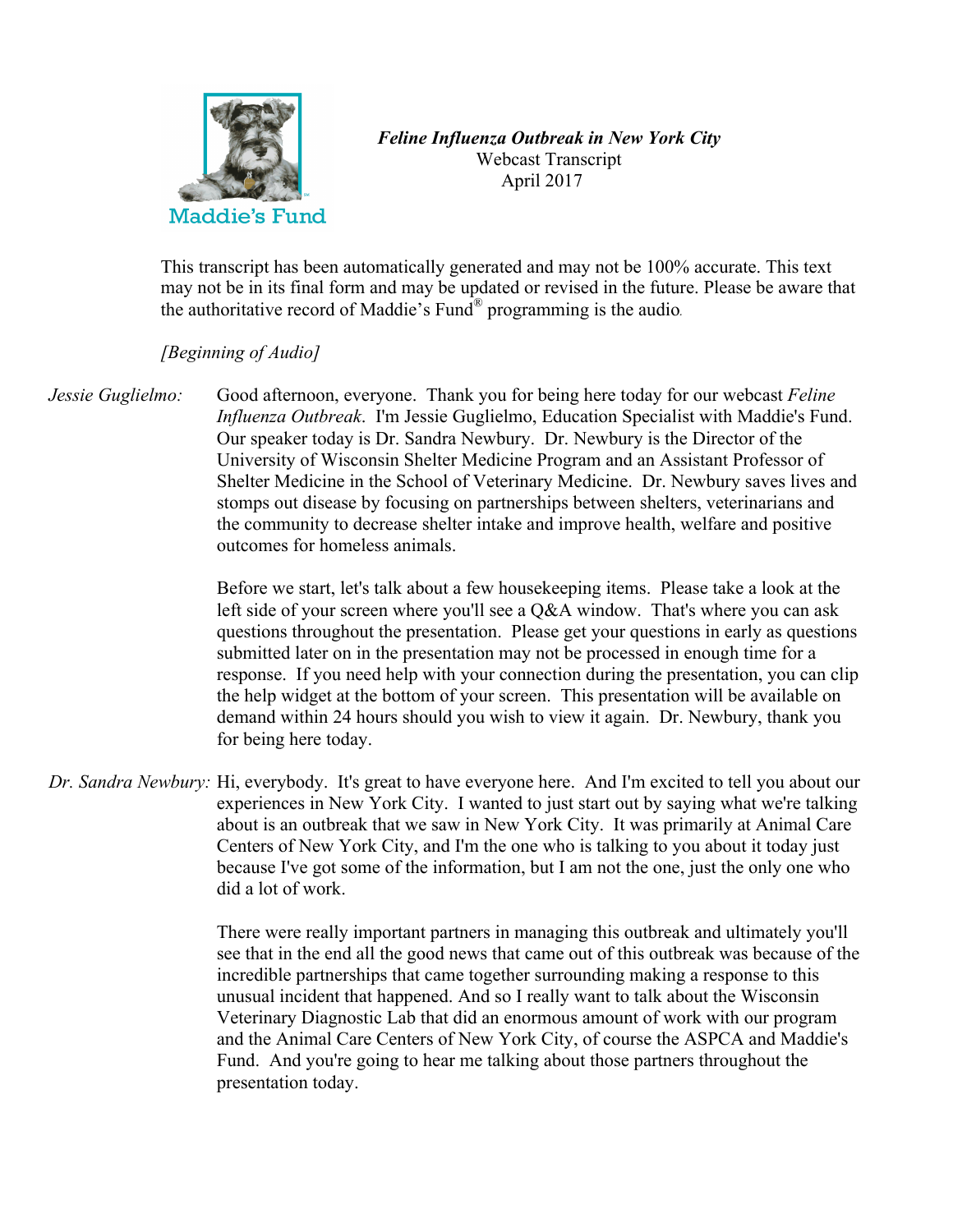But in addition to that, there were lots and lots and lots of other partners that you'll hear me mention as I go and I hope I'm not going to leave anybody out because this was such an incredible collaborative effort and I hope in the end that what we've done is to show that these things can be managed in incredible ways when we form incredible collaborative partnerships. I just wanted to really start out with that.

And for me personally I owe a really special thank you to Maddie's Fund because when this all started happening, as I'll come back around to in the presentation, there were a few instances where things were really pretty scary and uncertain, and Maddie's Fund was there to say that they wanted to show a better way of approaching this and the best way of approaching this and to support everyone in New York City. And that was really an amazing thing both for me and for the shelter and the community to have Maddie's Fund go in there so ready to help when really it was unclear even what we were asking for when we were asking for their help. So I just wanted to make a giant shout out about that. And we'll come back around to that in a minute.

So here is my list of everybody that I'd like to thank. We worked very closely with the ASPCA, with Maddie's Fund, the New York State Department of Agriculture, the New York State Department of Health, New York City also sorry Department of Health, USDA, APHIS, CDC, all of my staff at UW were willing to put down everything they were doing to respond to this and help these cats. My interns even volunteered to stay over their holiday, the winter holidays. Cornell Shelter Medicine helped, Cornell Animal Health Diagnostic Center, Tufts, Missouri Shelter Medicine, two amazing emergency veterinary clinics in New York City that put up with craziness from us because they just wanted to be able to help all of these kitties and they did amazing things for them and also just for anyone else that I might be accidentally leaving off this list and all the volunteers and veterinarians who showed up from all over the place to come in and help these incredibly special cats.

Even though we're talking about a case of cat flu, I'm going to start by talking about dog flu and I wanted to start because this is really what we knew at the time that things were happening. There has been a lot of work that had been done on H3N8 Canine Influenza and so that was really what we understood to be Canine Influenza for most of us living in the United States. Then in mid-March in 2015 we started seeing illness in dogs in Chicago and there was what we really came to be understood to be an outbreak of respiratory disease in the dogs in Chicago.

And this was not initially in shelter dogs at all. When we went to the shelters they weren't seeing any problems with their dogs. But we were seeing it in doggy daycare centers and veterinary practices and private homes. Influenza was reported as negative on the initial respiratory panel. Veterinarians were sending out respiratory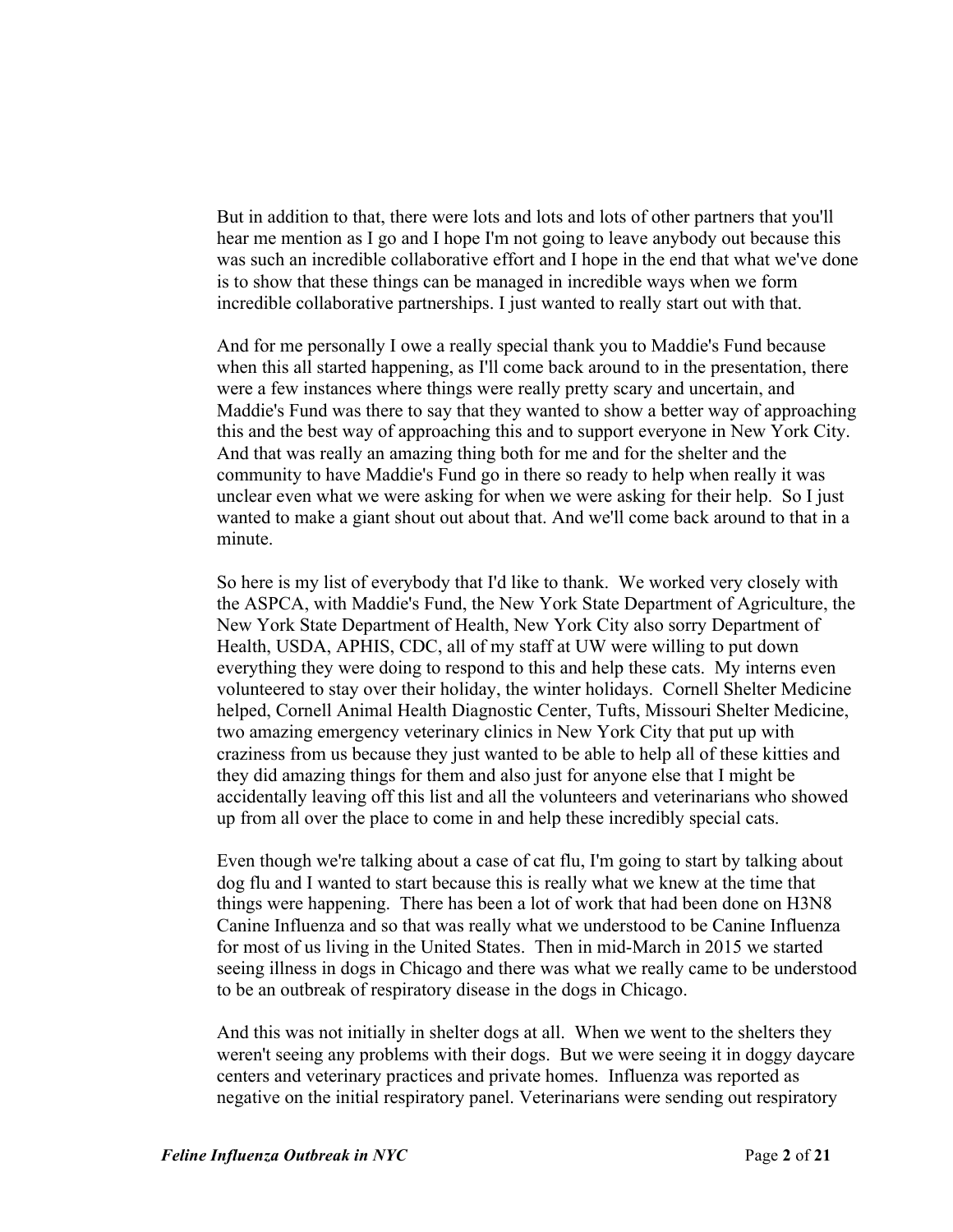panels and they were coming back as Influenza negative. The reason they were coming back as Influenza negative is that they were in fact negative for H3N8, which is what they were being tested for.

What we saw as the risk factors in that particular outbreak were dogs that were going to training classes, visiting vet clinics, doggy day care and we had joked that it was a little bit of a rich dog's disease instead of a shelter dog's disease. And then what we saw was the disease moving into the shelters and I'll talk about how we recognized as it was moving into the shelter, but we haven't seen cases of dogs with this H3N2 Influenza reported in New York and we hadn't seen any of these cases reported in dogs in the New York City shelters.

Here's just an example of what H3N2 looks like as it was coming into animal shelters. And what we came to understand as we affectionately or disaffectionately started referring to as a "tidal wave." When we first looked at the shelter in Chicago there was only one sick dog. We tested the sick dog and was negative. All the dogs were negative and then we tested again and out of all the dogs, there was one positive. And then what you can see here in the little chart is how quickly it went from just a single positive dog to many, many positive dogs.

And here's just a description. Hello, we've been hit hard here these last couple of days. And she describes, you know, going from having five dogs sick to 30 dogs sick in just another day and then in just another couple of days 55 dogs sick. And so what we were seeing in the Chicago shelters was this enormous tidal wave moving into the shelter and affecting pretty much every dog in the shelter within a very, very short period of time. The reason for that is that this virus had never been in the United States before. This H3N2 virus had come from Korea, most likely, and had come to the US, so none of the dogs that were encountering this virus had any protection against it. We would expect that all of the dogs would be susceptible.

As the virus moved into the shelters that's exactly what we saw is what looked like almost every dog and some of the shelters had 250 or 300 sick dogs all at one time. It was really a terrible situation and for many of the shelters in Chicago, the community as a whole still is really struggling with H3N2 and what we see in many cases is the shelters that are able to get the virus out of the shelter that as soon as a dog that is infected comes back into the shelter that we again see this tidal wave of activity.

And so Chicago continues to struggle with H3N2. They've done an incredible job of trying to contain it within the city so it has not spread. We see isolated instances where it had spread or where we saw small outbreaks of it, but there's nowhere else that's affected in the same way that Chicago has been infected by this particular virus.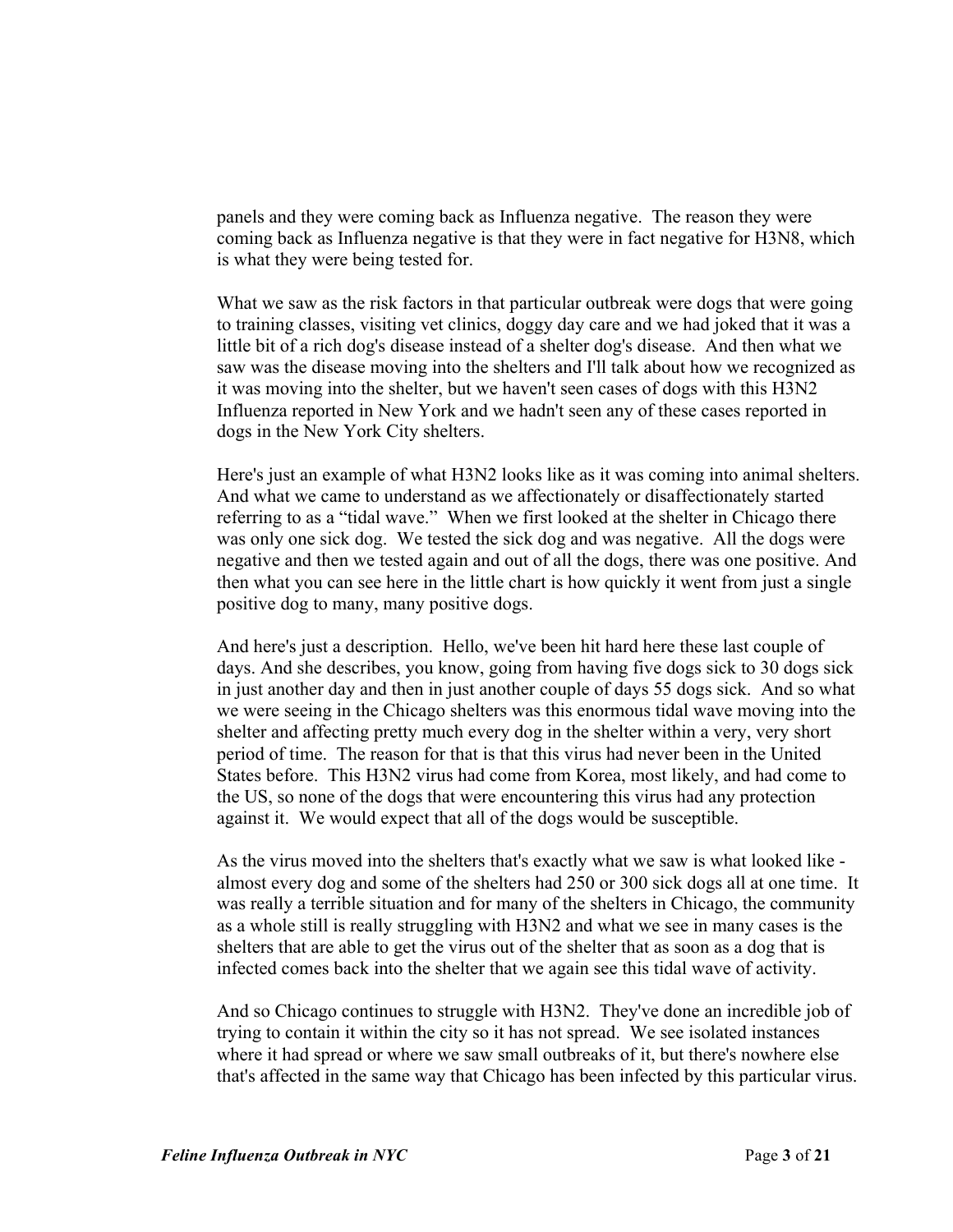We'll come around and you'll understand why I'm starting with this dog virus when we're talking about cats though.

We understood that H3N2 had the potential to infect cats because we had read in some reports from Korea that there were cats who had antibody testing that showed that they

had at some point been infected with H3N2, and there was even one report that sounded like maybe some shelter cats had been infected with H3N2, but during this entire outbreak that we saw in the Chicago area - where again what I'm saying is there were, you know 250 or 300 sick dogs in the shelter - when we tested the cats, we never saw positives for cats and we never saw anything unusual in terms of respiratory disease, either the amount of respiratory disease or the severity of respiratory disease that we were seeing in the cats as we might have expected if cats were, you know susceptible as the dogs are.

Then we had one case where a veterinarian contacted us and was concerned and when we did the testing, what we found was that almost every dog in that shelter was infected with the H3N2. This was a small shelter in Indiana. And then when we asked about the cats, which had become the norm for me to do, she said that, well, there is this one unusual thing that's happening with the cats. Some of the cats in this one room are drooling. And so we said, you know, let's just test and make sure, because I'm still hunting to see if it's just been dumb luck that we haven't had cats infected with this virus or you know, is it just hasn't happened yet.

So we tested the cats in that shelter and it turned out that there were eight cats in the shelter that were all infected. They were all in one room. None of them became severely ill, but all of them were positive on repeated instances and we looked at their shedding period and they all were shedding the virus for somewhere around 10-12 days. There were no other cases in that shelter and it wasn't because that shelter is so perfect that they were so, you know, bullet proof on their transmission. So we don't know what it was. We did a lot of testing of other kitties in the shelter and we never got a positive.

There was even one super sweet, shy kitty who lived up on the top and in the corner who never tested positive, and it may be because he was shy and he wasn't really interacting with people or interacting with the other cats in that room. Again, we're not 100 percent sure. But from here we knew that cats could be infected with H3N2, but we had confirmed our suspicions that it's rare, and it wasn't working in the same way that it was working in dogs - where once it came in, it was just going to spread everywhere - but for whatever reason we didn't see the spread happening within the shelter. We felt pretty clear that it had transmitted from cat to cat that we ended up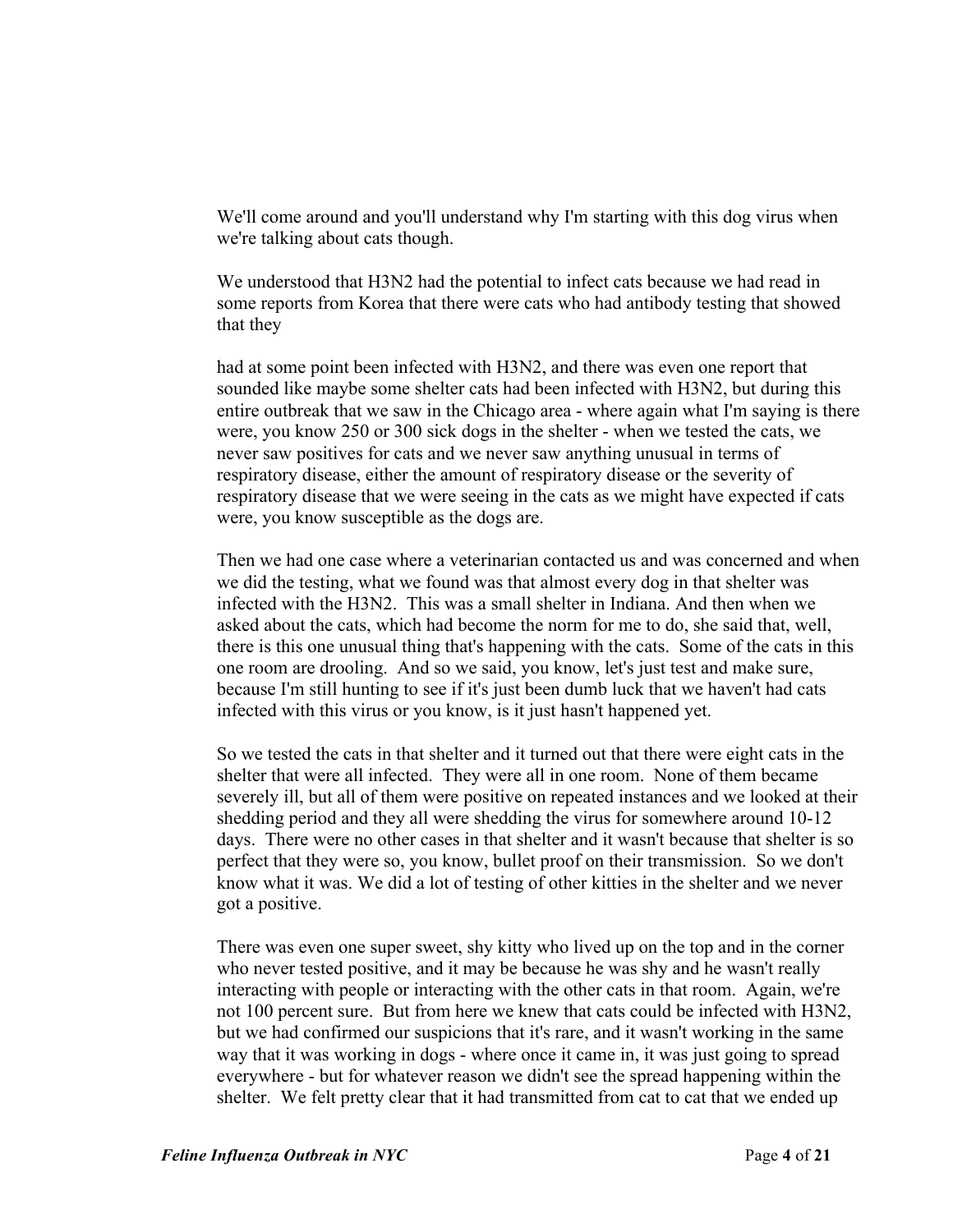with eight positive cases. But it wasn't transmitting throughout the shelter.

In lots of ways that was really good news. And so this is the context in which the next piece of information came to us.

One thing I just realized that I forgot to say when I got started is that we have I think plenty of time to get through the material today, and so if as I'm talking you have questions, please try to get your questions in and the folks from Maddie's Fund will interrupt and let me know there's a pressing question. So if there's something I'm talking about that you're really not sure of or if you feel there needs elaboration right at the moment, let me know that, and otherwise we'll have lots of time for questions at the end as well.

So then we get a call, I get a call from Dr. Robin Brennan at New York City, at Animal Care Centers of New York City. These next couple of slides we put together with Dr. Brennan. And Dr. Brennan, luckily for her, had just started working at the Animal Care Centers of New York. Keep in mind while I'm telling this story that this was poor Robin's introduction to her new job. The Animal Care Centers describe themselves as open admission. They have three shelters that house animals and two admission shelters. And so they really have a building in each of the five Burroughs.

They have a City contract and understand themselves to be servants to the community, so as they are currently, they were open 24 hours a day, seven days a week. They take in all animals and their annual intake numbers are somewhere around 30,000 a year. This is a pretty large sheltering system and that consists of about 19,000 cats – just to put things in perspective.

When Dr. Brennan called, there was a kitty named Mimi who had just recently passed away. She had been euthanized with severe respiratory disease. She had arrived at the shelter apparently healthy and then had gone on – we'll go back into the details of her timeline in just a minute – but she had developed severe respiratory disease and was euthanized really because it was understood that she would not recover and was on her way to dying on her own. And so she passed away on November  $25<sup>th</sup>$ . Samples were sent out from Mimi to Idexx Reference Laboratory and there was an identification of presumptive H3N2 on December 1, 2016.

Mimi's sample submission sheet had accidentally been marked as canine instead of feline, so this didn't seem like a particularly unusual finding. That was just reported out. Dr. Brennan, though, obviously on receiving that result, understood it was for a cat and contacted UW Medicine and me to ask what should we do. We have this kitty and it looks like she's probably got H3N2 Influenza. Here's where we stop and say to ourselves, well what questions should we ask here given the history of, you know,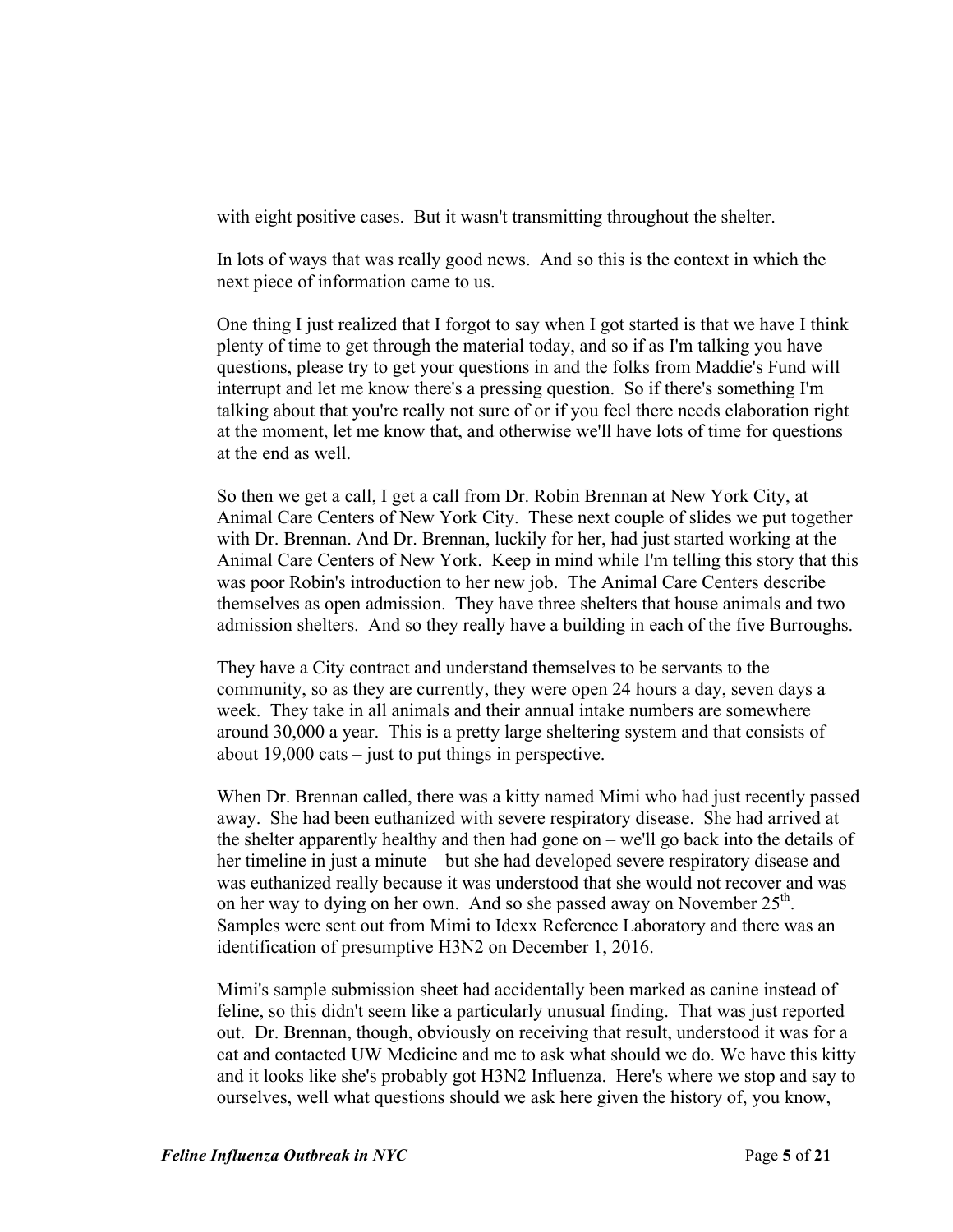what I just told you? And I'll have you guys just take a second and think to yourselves: what questions would you ask?

So now you know the information that I know. You know the behavior of H3N2. What kind of questions do we want to ask given the situation and the information that's come forward? What do we want to know about the other species in the shelter? What do we want to know about the diagnostics that were done? And then we also want to find out is further testing possible. And so the reason that I'm asking it in this way and having you take a minute to just think it through is that, while I would never wish an outbreak on any shelter or any community, one of the things that I found is that outbreaks are an incredible time for learning and an incredible opportunity for us to learn more. And one of the things that's really important about outbreaks is getting in front of them.

And so one of the things that happened in Chicago with the H3N2 outbreak is that we really weren't in front of it because we missed it initially. And so here we have a lot of information and understanding so we have to try to apply the information that we have to the information that's now coming to us and we have to say to ourselves, huh, does this really make sense or is there something kind of wrong here. And so one of the things that we did is that we asked a lot of those questions. We asked how many dogs were sick in the shelter. I said, you know, I'm thinking the only other case that we've had, every dog in the shelter was sick. So I asked Dr. Brennan how many dogs – do you have a lot of sick dogs in the shelter? And she was concerned that she had some sick dogs in the shelter, but that's exactly what she said. I'm a little concerned. I have some sick dogs in the shelter.

| Jessie:                   | Dr. Newbury?                                                                                                                                                              |
|---------------------------|---------------------------------------------------------------------------------------------------------------------------------------------------------------------------|
| Dr. Newbury:              | Yes.                                                                                                                                                                      |
| Jessie Guglielmo:         | I just wanted to interrupt you real quick because we did have a question –                                                                                                |
| Dr. Sandra Newbury: Sure. |                                                                                                                                                                           |
| Jessie:                   | -- that was pertinent to the things you were saying.                                                                                                                      |
| Dr. Newbury:              | Sure. Yeah.                                                                                                                                                               |
| Jessie:                   | Was drooling a specific symptom of this virus in cats?                                                                                                                    |
| Dr. Newbury:              | By this virus you mean the $H3N2$ – we did see drooling in the group of cats, hyper<br>salivation in the group of cats who had H3N2 in the Indianan shelter. The question |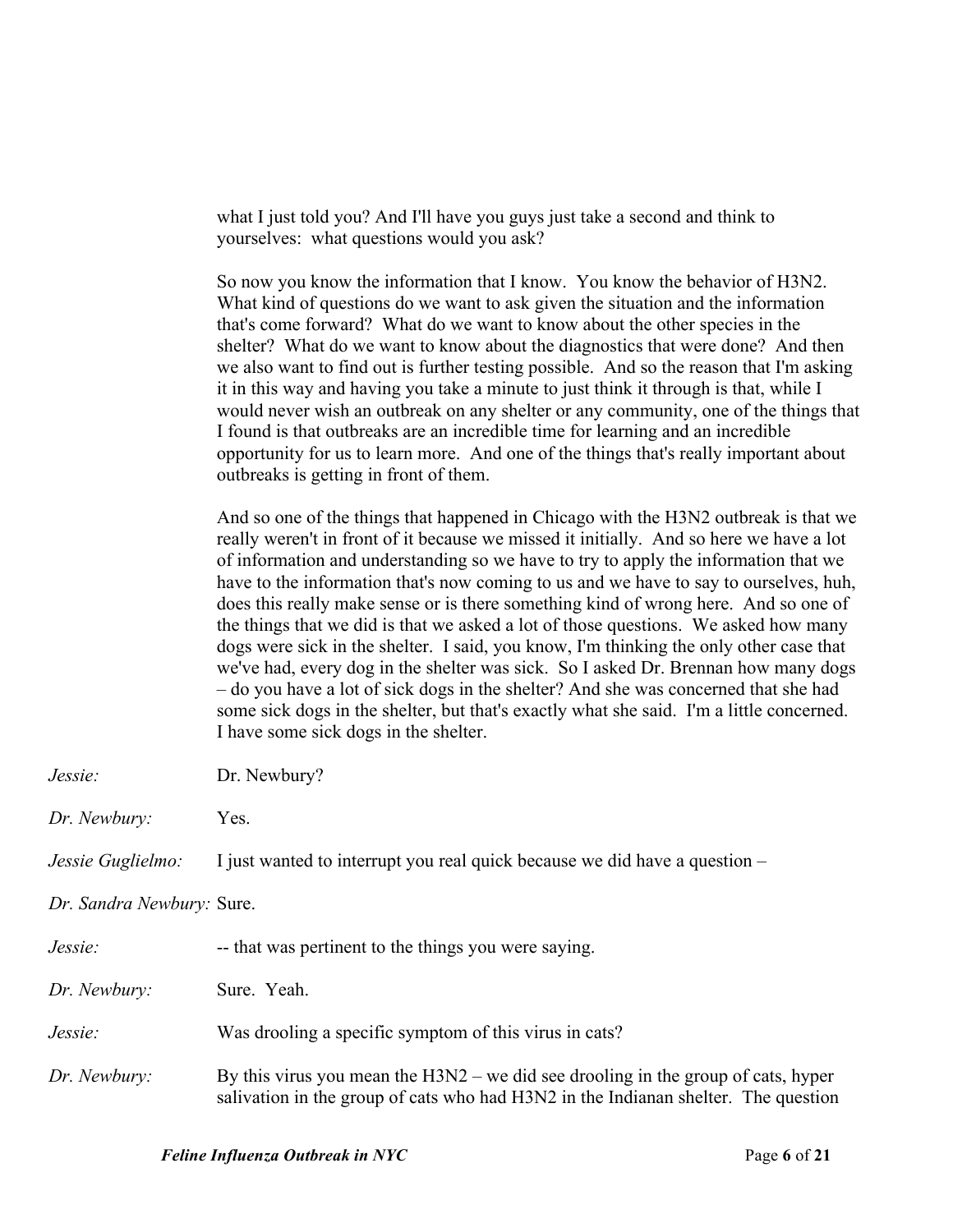that you ask is a little bit tricky, though, because is it a specific symptom of this virus in cats. At this point we only have an N of eight. We've only ever seen eight cats who were infected with this virus. And so it's a little bit unclear about that.

We will come back – there's a question here and I'll answer this one that just got pushed forward too, but we're going to come back and talk a little bit more about Mimi as well. But in any case, we don't know for sure, but in the cats who we saw in this shelter, many of them were hyper salivating. And that's an unusual thing that we don't see often in cats and we did test. Often if we do see hyper salivation, we think it might be associated with Calicivirus or some other thing that's come into contact with the cat, like a chemical or something. And we tested for Calicivirus and we weren't seeing Calici in the kitties that were also infected with the flu.

So Mimi did. She came from a home. She lived with another cat and the owner was able to rehome the other cat, but Mimi was a little bit older and she was unable to find a way to rehome like the other cat. The other cat never developed illness of any kind. Mimi was reported to have been an indoor-only cat. We will come back and talk about when she became clinical according to her intake date. She was housed in a cage setting in the Animal Care Center. For now I'm going to go back to the slides.

We asked a lot of these questions to Dr. Brennan – and the first question was, are the dogs sick; well, some dogs are sick. And hopefully you're picking up on my thinking, which is that with H3N2 we don't usually see some dogs sick. We see *all* the dogs sick. So it was possible that this was somehow very, very early on in the infection, but it certainly raised our index of suspicion. There were many cats sick in the shelter and significantly more cats were sick than dogs were sick.

We knew that after the incident with the H3N8, Idexx Laboratories had decided to add H3N2 to their PCR panel and so that we knew that in fact what was mostly happening when Idexx was testing is that they were testing with PCR specifically targeted to either H3N8 or H3N2. We knew the sample submission sheet had been accidentally marked as canine and we did find out that Mimi's cadaver or her body was still in the shelter. Given all of that, we really started to think, hmm, something doesn't fit in this picture.

You know, when you're in veterinary school, one of the first things they tell you when you take a case is if you hear hoof beats, don't think of zebras. But sometimes if you hear hoof beats and you see stripes then you need to start thinking about zebras. And so this one really started to feel like it might be a zebra because all the things that we knew about the behavior of H3N2 when it infected animals in a shelter didn't really seem to be playing out in the way that we expected it to.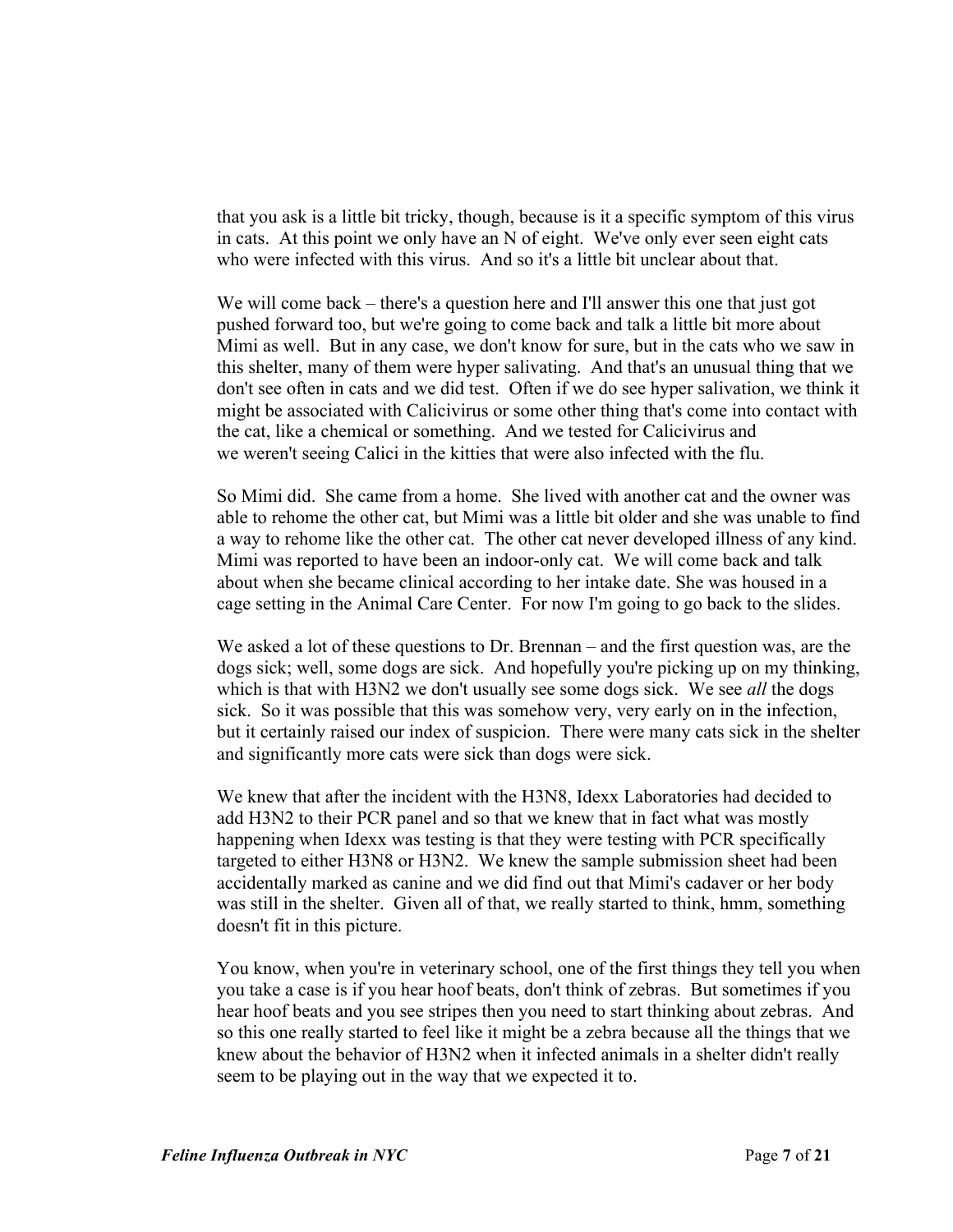Our shelter medicine program at University of Wisconsin has a very, very close relationship with the Wisconsin Veterinary Diagnostic Lab and we had done a lot of work together with the WVDL on the H3N2 virus. And so what we decided to do was have the shelter submit samples to us in Wisconsin and also send Mimi's body to us in Wisconsin. I went and met with Dr. Kirth, who's the virologist who's been working on all of these things with me and I told her, you know, I'm sending you these samples. There's a cat who tested positive for H3N2, but this story doesn't fit. So let's try to see what we think might be happening. Let's see if we can look at it more closely.

So we sampled Mimi. We sampled other cats and we continued sampling all the dogs. And instead of using a very specific PCR, we used a more broad-based PCR that tested for Influenza A. All of these flus that I'm talking about today are Influenza A, and the letter and number designation describes their subtypes. When we used a broad-based testing for Influenza A, of all of the kitties that we tested we had quite a number of kitties who tested positive. And then when we did the test for just the H3N2, only one of the kitties came up positive – the kitty who had been positive for Influenza A.

And so what we decided to do was just begin the typing on the virus that we had that had come in and what we were able to find was that it was actually not an H3 at all. It was an H7. Knowing that it was an H7 made it into what we call a "reportable disease," which means we need to contact the USDA because there's a potential risk to agriculture. And so we contacted the USDA. They were incredibly helpful. Very, very quickly we were able to sequence the virus and continue typing the virus. We were able to uncover that it was in fact an H7N2, low pathogenic Avian Influenza. So when you see the LPAI, that's what that stands for.

This created a huge risk for agriculture because the closest virus that they could find as they looked at the sequence for this virus that had just showed up in a cat was a virus that had circulated in the live bird markets, the chicken markets in New York City between 2007 and 2006. It was now 2016 and that virus had been thought to have been eradicated in 2006. And so the question became, how is this virus now turning up in these cats in the shelter? At this point, we were only up to about somewhere between seven and 15 cats who had tested positive for it, but we knew there were more sick cats in the shelter, and so we knew we had to start working through things pretty quickly.

The first thing that we did was to try to establish a timeline of what was actually going on and this will answer hopefully the question that came through earlier. Mimi entered the shelter. Remember she came from a private owner, had not had access to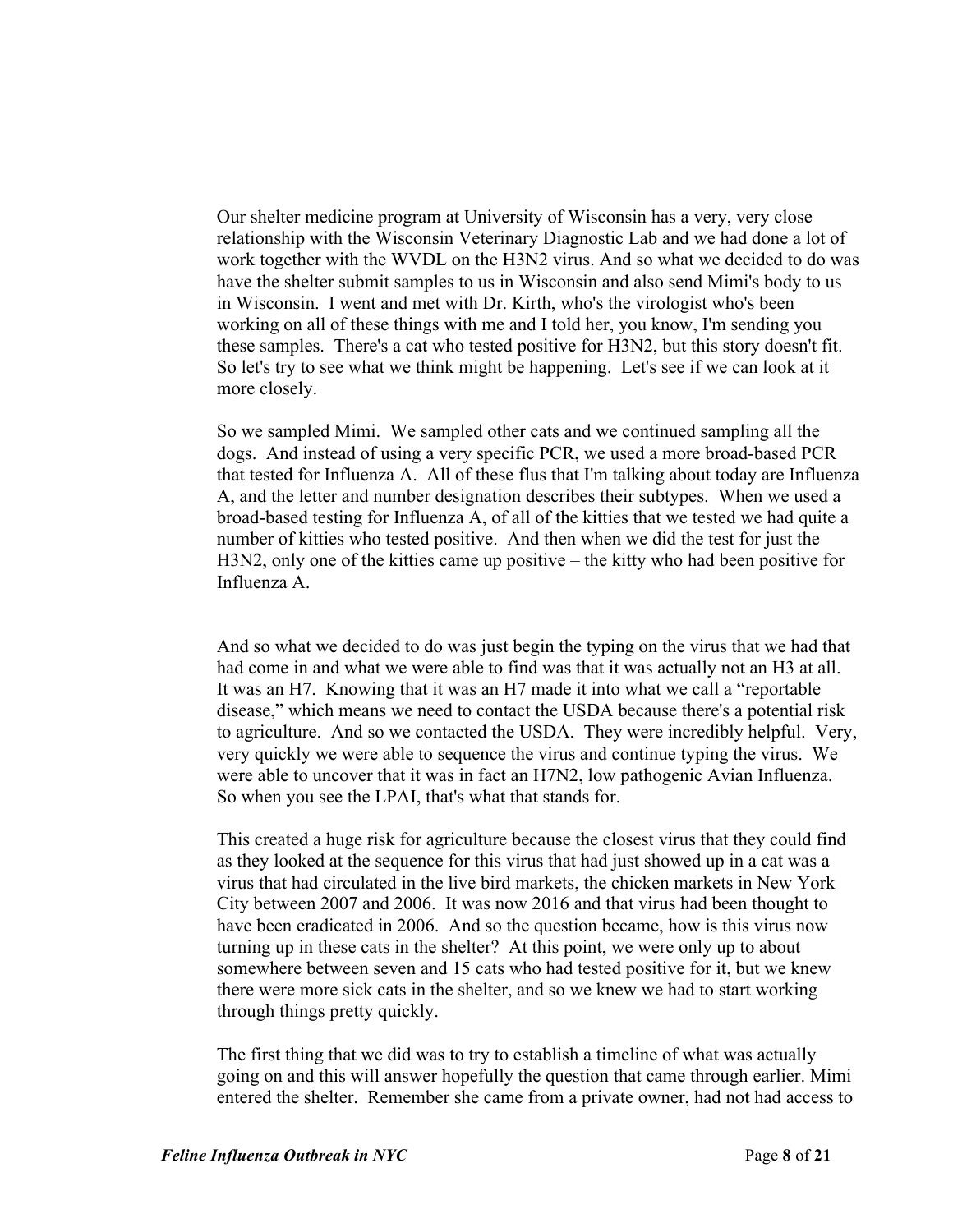other animals other than another cat that lived in her home. She came in on November  $12^{th}$ . She had some mild ocular disease, discharge on the  $14^{th}$  and was treated. She then went on to have breathing problems that were identified on November 23<sup>rd</sup>.

Remember that lots of cats develop upper respiratory disease in shelters and so we're unclear again whether Mimi was actually sick with influenza when she had ocular disease on the  $14<sup>th</sup>$  or whether maybe she had a little bit of herpes virus flare up or something like that, and that it was later that she actually developed the influenza. We don't know because there was no testing done during this time period. On the  $23<sup>rd</sup>$  she developed breathing problems and was treated, but on the  $25<sup>th</sup>$  she was rapidly declining and was euthanized at the time. Samples were submitted then and then Dr. Brennan contacted UW.

We began to follow up and start to plan how we would intervene. The first thing that we really needed to do was to survey the population and this is where you're going to hear me say it over and over again, how grateful I am to Maddie's Fund because I was able to contact Maddie's Fund and say hey, there are zebras storming New York City; please help because we need to figure out what is really going on. We then undertook to test as many cats as we could. My staff all deployed to New York City. Dr. Peek and I went out to New York City to see and talk with the shelter and get a sense of what was going on.

There were very large populations of cats in two of the shelters and a much smaller population in the other shelter that housed animals, but all together there were about 500 cats who needed some kind of intervention. As we began the process of collecting diagnostic tests from the cats, we could watch as the wave of infection moved through the feline population very rapidly. When we began testing, many of the cats were negative and we could watch over time as the cats went from negative with no clinical signs to positive and having clinical signs. We tested other species in the shelter as well, and the other species in the shelter all tested negative.

I see there's a question about Mimi's age. Sorry I left that out. She was about a 12 year-old cat. So she was an older cat, but she was not infirm in any way. So we don't believe that she died because she was older. We believe she died because she was very significantly affected by the influenza.

This is the time where we started a bit of  $a - it$  was an unofficial task force of agencies coming together to talk about what are we going to do with what's happening. How will we close the shelter? How will we make it so that people won't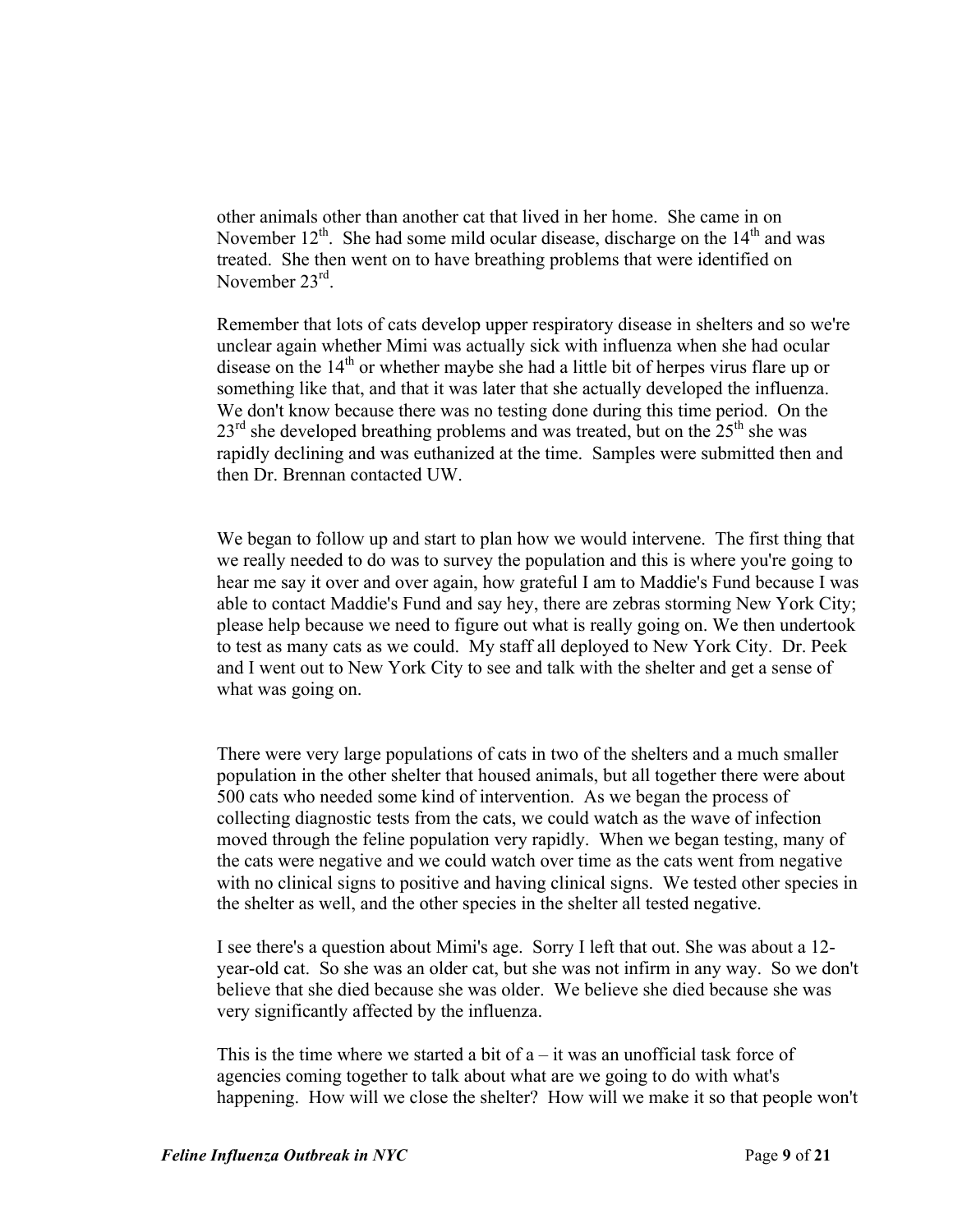panic? And what is the best thing we can possibly do in this situation for the animals that are involved, keeping in mind that we had to consider the risk to agriculture and the economy – because if this virus had been found or had spread to chicken farms, that would have been a very, very bad thing for agriculture and the US economy. If this virus had been found in a chicken farm, it would be most likely that the birds would have been depopulated.

One of our goals was to avoid depopulation. We were able to take the lead in terms of designing an intervention that could satisfy all the needs in terms of protection to agriculture and maximizing our life-saving potential. One of the reasons I include this picture here is that sometimes when people think about depopulation, we may forget about all the individuals that are involved. And some of these cats who were involved and got caught in the crossfire of this virus just appearing seemingly somewhat out of the blue were really just remarkable animals. Just to remind everybody that that's really where we were. We were thinking through how we can help.

Again we reached out to Maddie's Fund to say look, this is something that's going to be on the table because it's always on the table when we find a virus like this. We were getting more and more information every day. And Maddie's Fund, without really having a sense of knowing what was this going to be like – none of us really understood what this was going to be like – said yes, we are here to support finding the best outcome for these kitties.

We were then able to suggest a quarantine. We knew that we needed to evaluate risk. We didn't know at this time whether the virus could affect humans or not. We always get nervous when influenza viruses start behaving in unusual ways, because they can and do mutate frequently. Especially in instances where we see influenza viruses jumping from one species to another, that's where we start to really get concerned. We needed to think about what would be the potential cost and how could we manage to keep these animals somewhere, these kitties where it would be safe, where we wouldn't see any further spread and maybe even to keep humans safe as well.

We developed a transition plan, and we knew that our transition plan needed to stop any potential spread and also quell any potential panic that may have arisen from hearing that there is now, you know, a brand new virus that's never infected cats before, that is now affecting cats. We wanted to also trace potential spread or other cases because as you might imagine, with the kind of volume that this shelter has of 30,000 animals a year, lots and lots of cats had been released in the time since Mimi entered the shelter and even in the time since Mimi had become ill. We'll come back around to that timeline in just a minute.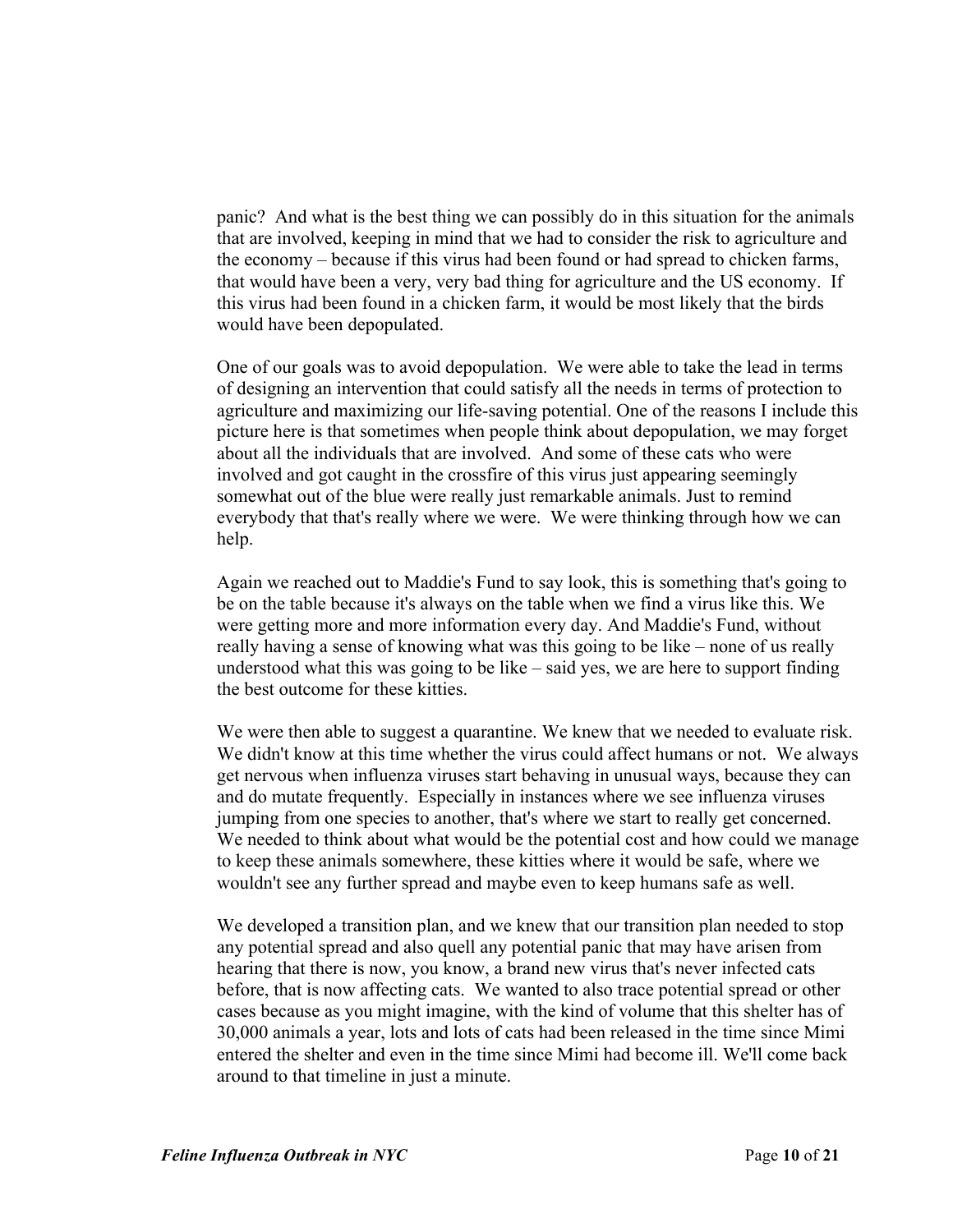Again through a generous offer from Maddie's Fund we were able to offer free diagnostics to anyone who thought that their animal in the New York City area may be infected with this virus. That was great to have people come out and do that diagnostic testing so we could really see whether the spread was widespread or whether the spread was still somewhat contained. Lots of confounding factors for us in that not every cat with respiratory disease had influenza. Lots of cats with respiratory disease may have just more run of the mill things that would cause very, very similar clinical signs.

Once we decided that what we really wanted to do was quarantine, we contacted the ASPCA who had actually been involved in many of these conversations as we were going along. The ASPCA stepped in to the collaboration to help set up the quarantine, and ultimately it was the ASPCA that took over the role of running that quarantine facility.

I want to just remind everybody that we are hoping that you'll get your questions in early so that the team has time to process them as they're coming in. I also saw that there is one question about whether Mimi was well vaccinated. Yes, Mimi had received all of that care that you would expect her to have received as, you know, as a pet of a reasonable owner. The woman who had her had taken really good care of her but had to move. I think that was the reason that she had had to give her up.

This question of human health really threw a wrench into everything because it would be much, much easier to care for animals and set up a quarantine if we were not worried that it's possible that humans may be infected. When we go to the literature, what we found was that there were in fact two previous cases where humans were reported to have been infected with H7N2, low path avian influenza. This set New York City Public Health to begin a study where they moved in and tested over 350 people that they knew had exposure to the virus and to the cats.

At first we had no one testing positive and then we had one veterinarian who had been working very, very closely with the animals in the shelter who tested a weak positive just on a single day. She tested negative the next day, but in the meantime that triggered a need for full PPE and protection for any human who would be working with these animals. That really dramatically upped the level of intervention and the level of concern, and also added a huge amount financially for the quarantine facility. Here is a picture of me and Dr. Peek and our full PPE and you can imagine trying to go all day dressed like this and care for animals in the quarantine facility. It became very, very challenging.

It also required that the animals be quarantined off site because they couldn't have the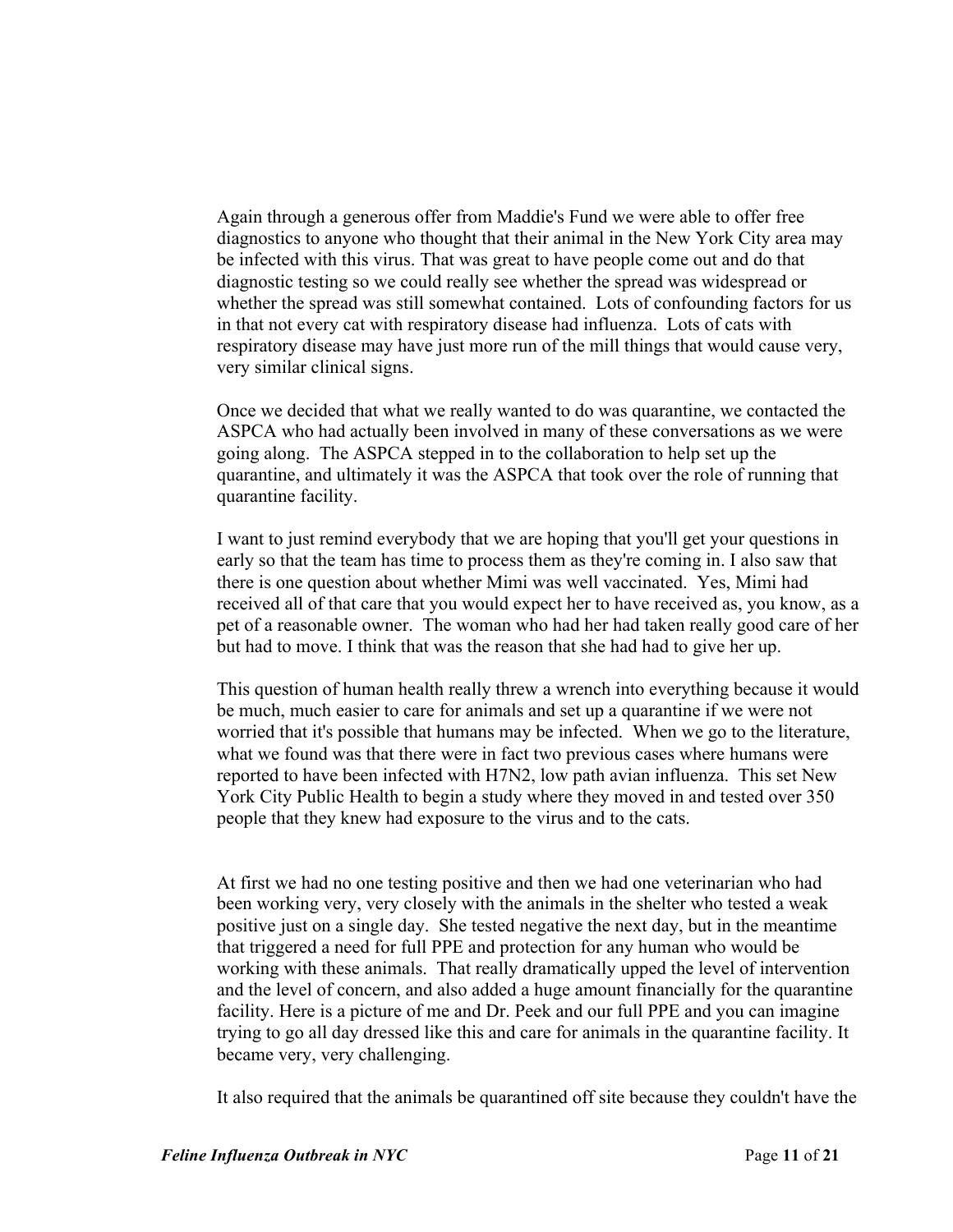general public coming in to do adoptions of dogs and rabbits and all the other species that were available in the shelter while there was a virus in the building that had the potential to cause human health problems. Again, in all three of the cases that have now been reported of this virus in humans, all of the humans recovered very uneventfully and only developed really mild disease, but we still have that very serious concern when we see humans affected by animal diseases.

Now we wanted to go back and really look at the epidemiology and as I'm guessing many of you were wondering as I'm seeing some of the questions coming through, where did Mimi pick this up and was Mimi actually the first cat. What we were trying to decide is how far back do we need to go in terms of looking at kitties who've left the building, or the buildings I should say, because one of the things that we found was that the flu was present in all three of the facilities that were run by New York ACC.

We went back and started looking through the data and we found that there had been this little kitten named Alfred who was so adorable. What we see when we look at Alfred's case – Alfred came into the shelter again, apparently healthy. He was a stray kitten. He was found in someone's backyard. He came into the shelter October  $26<sup>th</sup>$ . So now we've moved our start date back significantly. He was neutered and went up for adoption on the  $31<sup>st</sup>$ . In his adoptive home he became ill on November  $4<sup>th</sup>$ . On November  $7<sup>th</sup>$  he went to the emergency center because of his illness and on

November  $12<sup>th</sup>$  Alfred died. That happened to be as you may remember the same day that Mimi entered the shelter.

We don't know whether Alfred exposed Mimi. We don't know whether Alfred and Mimi shared an exposure to another cat who was also infected. And likely we will never know the answer to that question. But it certainly raises lots of interesting questions. We don't know if Alfred came into the shelter already infected with influenza. If he did it was a fairly long incubation period when we would expect a shorter incubation period. We don't know if it's possible that Alfred was exposed after he was adopted. Possibly he was exposed while he was getting surgery. All of these questions are questions that we just don't have the answers to, but you know, it's a very interesting flu story to try to understand where the virus came from.

The USDA does regular testing and checks on all the live bird market areas and assures us that this virus has not been detected, and so the likelihood that somehow Alfred picked that up from a live bird market is very, very low. Because if Alfred picked it up, then they would have picked it up as they were doing their screening as well. So it's really a mystery. There were two additional shelters that were affected. One was in New York City and one was in Long Island. Those two shelters both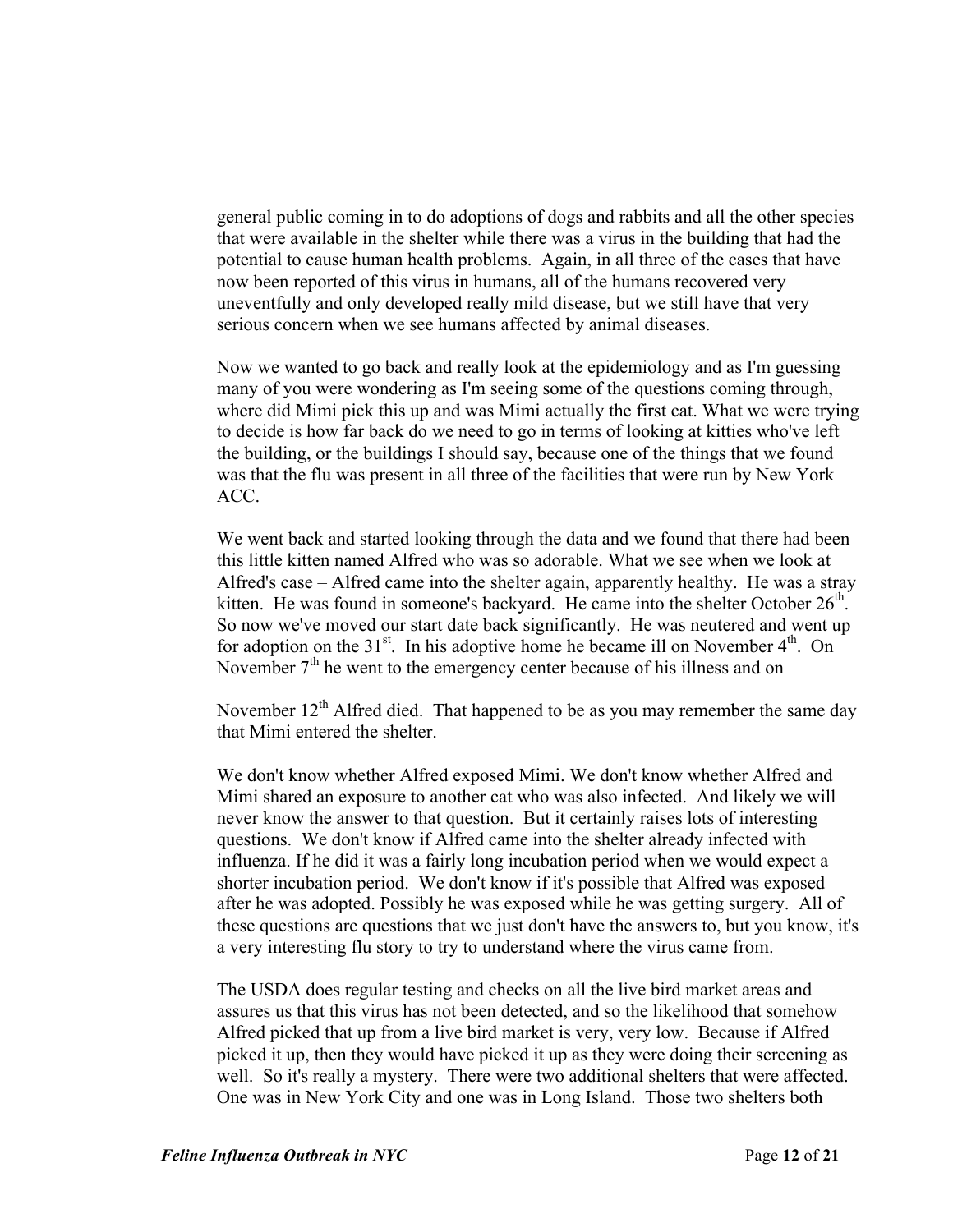were affected because of cats who had been transferred from the original shelters. And so that was actually kind of good news. There were some cats in rescue homes as well

We never saw any cases through the entire outbreak that weren't in some way connected to this original New York City ACC case and that again was a good thing and makes us believe that somehow there was a central point where this outbreak began.

The ASPCA came in and established an incredible quarantine facility. I'm not going to go into too many details about that quarantine facility today, but want to say that there were 500 cats infected and required quarantining. As I said, we were going through and doing a lot of diagnostic testing in the shelter before the cats went to quarantine and because hundreds of samples were coming in each day, the turnaround for the samples was quick but not super, super quick.

One of the things that we were struggling with were how many cats in the building were actually exposed and if we moved them all to a quarantine, will we risk exposing some of the cats who maybe weren't already exposed. But we couldn't come up with a different way of doing it and we actually made a choice in the quarantine facility to as much as possible allow the cats to live in community spaces, because we knew that it was likely that they would have to stay in this quarantine facility for a fairly long period of time. At this point we really didn't know what the shedding period or the contagious period would be for cats who were infected because there was no way to know in a virus that we've never seen infect cats before.

For example if it turned out that the virus shed for ten days, the only way we would know that is to wait ten days and see that the cat stopped shedding, and in most cases we would have to wait even longer than ten days and see that they stayed negative for a long period of time. Then we'd be able to look back and say oh, after about ten days they're done. So there were lots of unanswered questions about the course of disease and defining the cure. We didn't know how sick the cats might get and we didn't know how long they would stay. We also were a little bit unsure about the safety for the workers and whether other people might become sick. We weren't 100 percent sure of the treatment choices as well, but we decided we were going to go and do this.

What we did in the quarantine facility was house many of the animals communally. We felt that would be so much better for them, and what we didn't want to do was take a lot of cats and put them into a facility in individualized housing and see them all get sick from herpes virus because they were so stressed by being in, you know, small caging units. We made a collective decision to put them into larger communal housing, and we never regretted it for a minute. That's one of the things I wanted to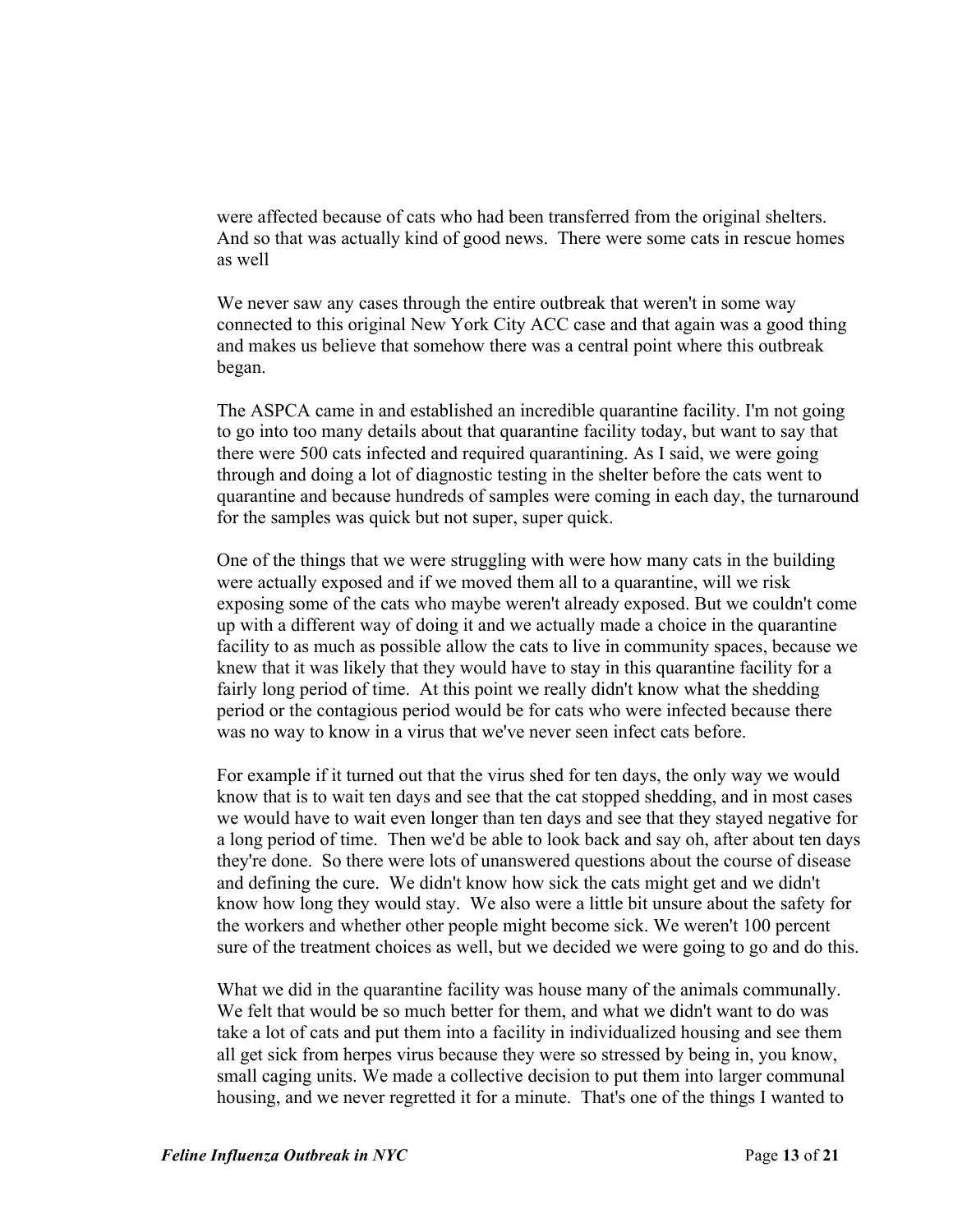make sure that I did cover.

One of the things that was a huge sigh of relief to me was as the diagnostic testing was finalized and coming in, we found almost all of the cats who became positive at some point during the outbreak, which was most of them, were almost all positive before they ever left the shelter. We didn't end up increasing anybody's risk by giving them communal housing. I think we did dramatically improve their welfare by giving them lovely, large, enriched spaces. We made a nice place for the people who were there and trying to work with the cats. They could go in and sit with the animals in these larger enclosures and work with the animals, and the animals could have the company of their own kind.

We also set up *some* individual housing for animals where we felt it was a better solution. Some animals we thought wouldn't necessarily do well with other cats. It was the NYC ACC team that actually went through when we were planning to move all the animals to the quarantine facility, it was that team that went through and made the behavioral evaluations and the pairings and figured out who would do well with each other; who would live well together; who would do better in an individual cage.

We ended up with a two-story quarantine facility that had a downstairs floor and an upstairs floor. The quarantine facility was in Long Island City. ASPCA did an unbelievable job of getting that set up so incredibly quickly. They did a search for a property, found the property and got the whole thing set up in what seemed like practically no time at all and began operations very, very quickly.

The outcome was really more than I could have – better than I ever could have possibly hoped for. So the shedding period – we were able to define the shedding period through extensive testing and follow up. We followed cats forward, watching when they stopped shedding, and then would arrive at a hypothesis of when we thought their shedding would be over, and watched the rest of the cats. Cornell University helped us by looking at antibody titer testing so we could see that in some cats who tested negative – there were some cats who tested negative all along. We never had positive tests from them.

One of the things that we still wonder about, and we're not done going through all of our data yet, is maybe some of those cats may have actually been the first cases because they tested negative throughout but then when we went back and looked at their antibodies, they were antibody positive. It may be that there were some positives in the shelter before Alfred and before Mimi. It may be that both Mimi and Alfred were exposed because the virus was in the shelter.

The great news is we've had no new cases of H7N2 or positive tests reported since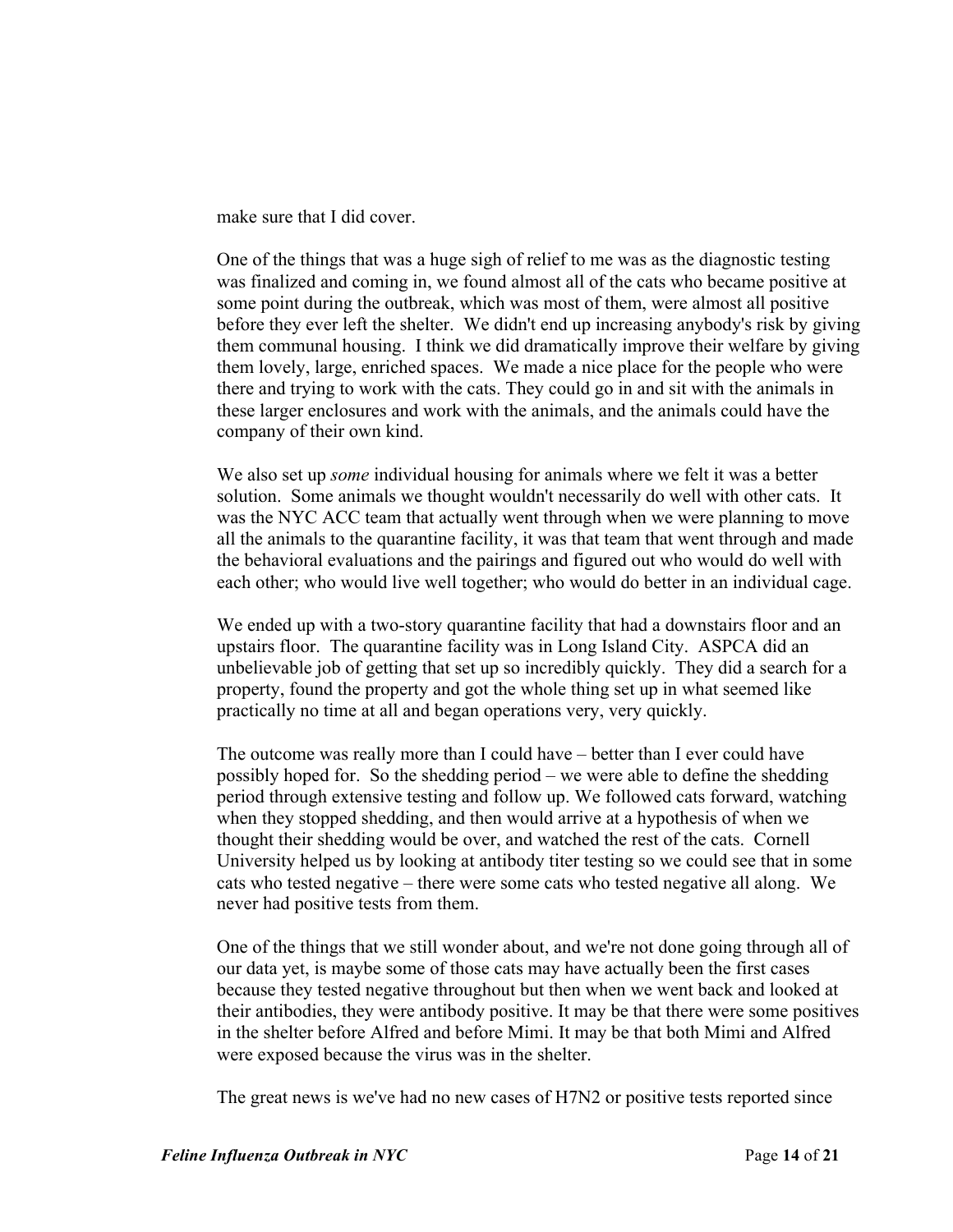February 5, 2017. So it looks like this virus may be gone. We hope it's gone for good this time and not like it was the last time. We hope it will be gone for more than 10 years and that the vast majority of cats recovered. Very, very few cats died from the influenza. There were some other viruses, more common viruses of cats that we wrestled with a little bit in the quarantine facility. The emergency clinics in New York City stepped up and helped in just an incredible way in that they would get a cat stabilized and cared for.

The rescue groups were incredible. Basically we would clear the animal of influenza so when we knew the animal was free of influenza, we'd be able to send them out to clinics. And then the rescue groups, rescue partners all around New York City would come and collect the kitties and bring them out to foster. It really was just the most amazing partnership to see what could happen when everybody worked together in such a strong way. We are still asking, did we win? Was it worth it?

What an amazing thing to not have a new virus of cats in animal shelters. There really could have been the possibility that we would see that, you know, now cats would have herpes and Calicivirus and panleucopenia and influenza would just be a thing that cats would have, so we're super happy that it seems like that is not the case. That is really, really thrilling to us. I think we won because of all of those reasons and more. Only time will really tell us about the virus. Time will tell if this virus comes back.

We have done an extensive follow-up. Ever since February (2017) and before February as well, we've tested almost every sick cat that has shown up at the shelter and we have not seen any influenza at all. We've been using our broad-based PCR test just to be sure even if there was some mutation that we would still pick it up, and we've not seen any influenza whatsoever.

The other thing that I think is really the piece where we won is that Dr. Brennan had just started at New York City ACC, and this outbreak, though I never, ever wish an outbreak on anybody, it caused the shelter to really stop and reflect on what happened and how it happened and how they could set things up. I think it put us all into a never again framework. We started looking at the shelter and the way the shelter was set up and asking ourselves what could we do to set it up so if something like this happened again; it would be more controllable.

One of the things that we did notice is that in the other two shelters that were affected by influenza, the influenza didn't spread as much as it did in the ACC shelters. We can look at that and say, wow. Why was it that they were able to control it better than these other two shelters and that we saw so much less spread? This is Dr. Brennan's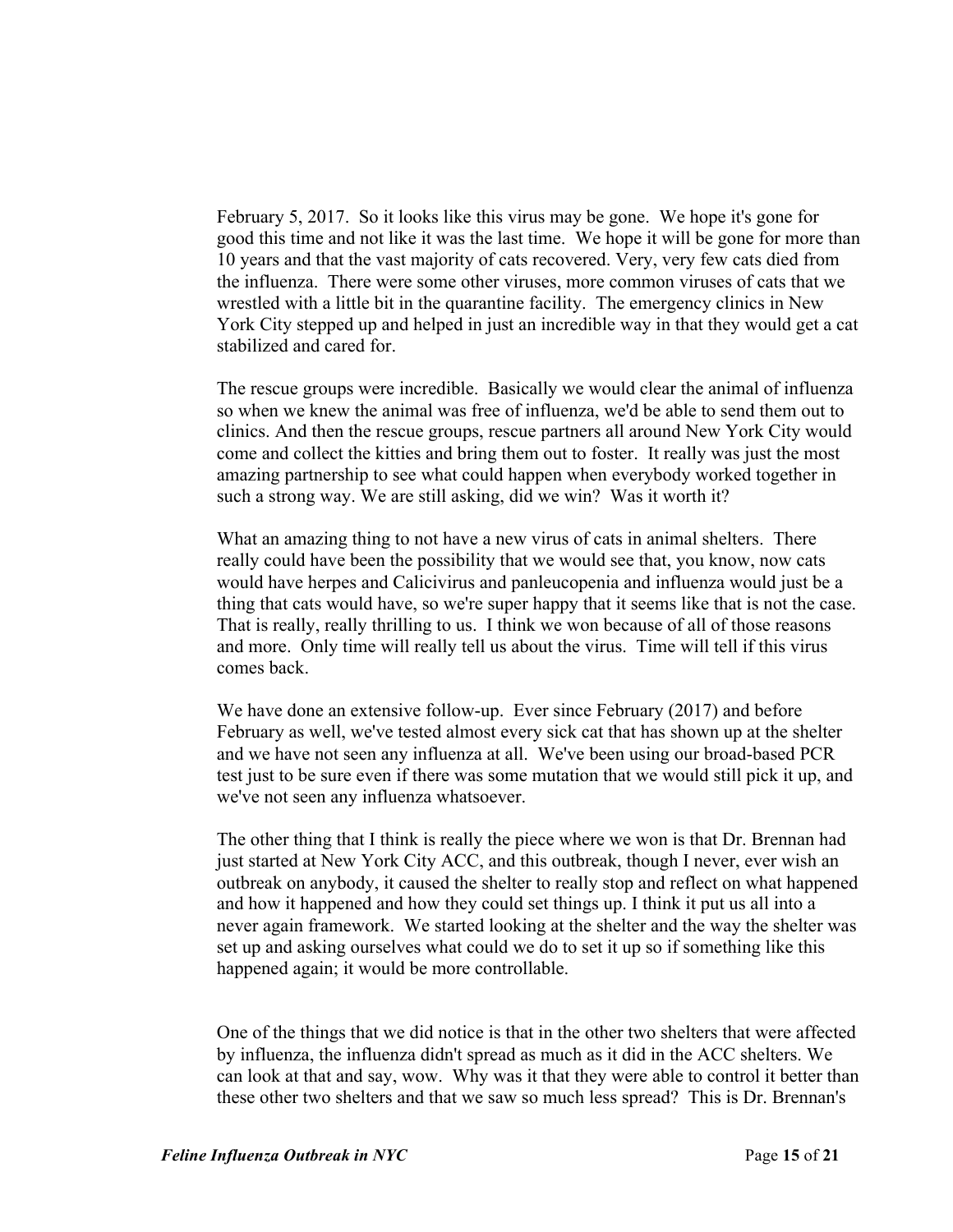slide and I think what happened was that there was a perfect storm. First of all, the virus coming in unrecognized. How would it come in recognized? It wouldn't because this is a brand new thing that no one has ever seen before. So nobody was sitting and waiting for it. There's nothing they could do about the fact that it happened to be that theirs was the shelter where this virus appeared.

But at the time that the virus came in, there were 631 cats in the shelter and 343 dogs. That is a huge number of animals for them to have tried to care for at any one time. They themselves recognized they were operating well over their capacity for care both in terms of their space, their housing and the staff that they had to care for the animals.

The animals were housed primarily in single-sided housing units and so cleaning was difficult. In some areas there were additional housing units added to try to manage more animals at once, but none of that was really helping them. It wasn't maximizing their lifesaving capacity. It was expending resources in unproductive ways.

Even though they were doing quite well in terms of their live release for animals, there was a lot of disease. When we talk to stakeholders in the community, they all said yeah, you know, it's really hard because a lot of the animals that come out of the shelter are sick. In many ways there were unrealistic expectations within the shelter and in the community as well. I think now they're really on the most incredible road to recovery, and I have long wished for an animal control agency, a large, municipal animal control agency that I could send people to and say hey, look what they're doing because it's really amazing. But everybody keep your eye on what's going on with Animal Care Centers of New York City because there's really exciting things that are happening there.

We went out and we put portals in all of their cages so now all of the housing units for cats in the shelter are double sided. Each cat gets two housing units with a hole in the middle so they have a living room and a bathroom. They've got new policies. They have a managed way of bringing animals into their shelter. They're doing some fast tracking for animals that don't need to stay a long time, and also doing what we call open selection, where animals can be preselected even when they're in their stray holding period.

What we're seeing are significant reductions in length of stay which is amazing, and those significant reductions in length of stay are leading to having fewer animals in the shelter at any given time, though they're still serving all the same animals. And by having fewer animals in the shelter at any given time, the level of care that's being provided is skyrocketing. That is really super exciting. We are still working with them. I couldn't be more proud of being involved and working with this team of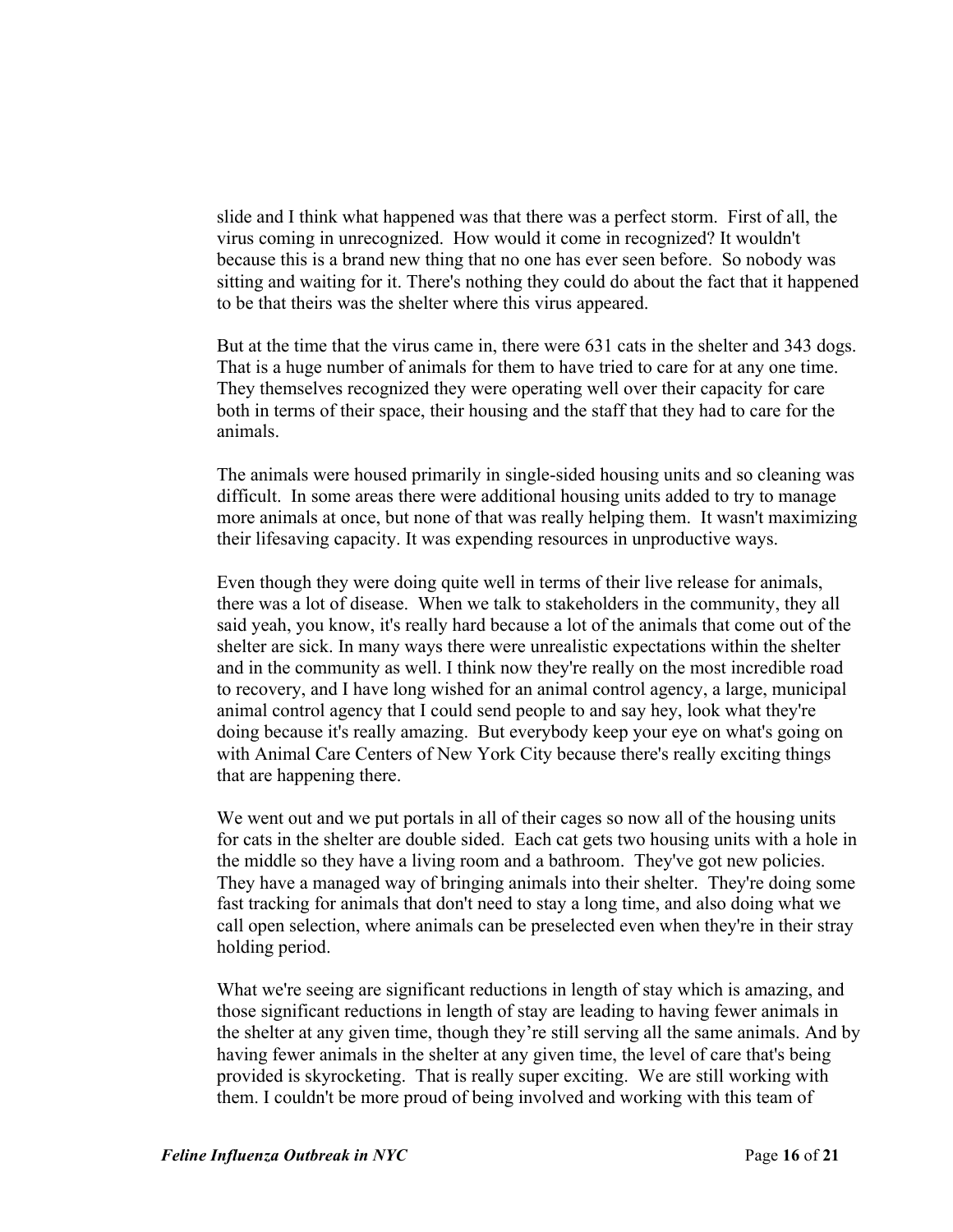people at the shelter. It's just been incredible to see. Maybe we'll come back in a year and talk about where they are now, because it's really incredible.

Now they have fewer cats since the last time Robin made this slide. They have only 149 cats, significantly less disease, happier staff, happier cats. Lifesaving is going up and this is what they have said about their own experiences: that they feel like they took lemons and made lemonade. This was such a hard and scary experience to be part of, but we couldn't have had a better team of people working on it. I've been so impressed by everyone from all the agencies in New York City and every other agency that worked on this.

I don't know that any of us would really have believed that we would be able to potentially eradicate this virus and have it not spread beyond the outbreaks that we were working on. That was a tribute I think to how well the ASPCA managed and stepped up for things, how well all of us were able to just put our – everyone who was working on this outbreak took everything they had and dropped it to focus on this and in the end, it was just the best team ever. And that's why we were able to actually do it.

We have time now for questions.

The first question is: What was the method of transmission determined to be? What we expect for influenza normally is that it would be direct, cat-to-cat. It would probably be bodily fluids as well, but also some air-born risk. In general we don't expect there to be air-born risk from cats because we have studies both with herpes and Calicivirus that show us that cats' little, tiny lungs just aren't quite big enough to do true aerosol transmission. So they don't get the virus up in the air in an aerosolized way. But one of the things that we did was – the CDC did it – came in and sampled the air in the quarantine facility in various places.

What they did was mostly sample the air near where the cats were. They did in a few cases recover virus from the air. But we all think is that probably that has more to do with humans walking through and kicking things up or time that humans spend cleaning. So there was some virus in the air, but probably the primary mode of transmission is what we would refer to as fomite transmission, which is that the virus probably traveled from peoples' hands, from one animal to the next or on equipment or scrub shirts or things like that.

Next question. What clinical signs did the vet see in Mimi that made them run the respiratory panel on? I'm really glad you asked that question because I think Dr.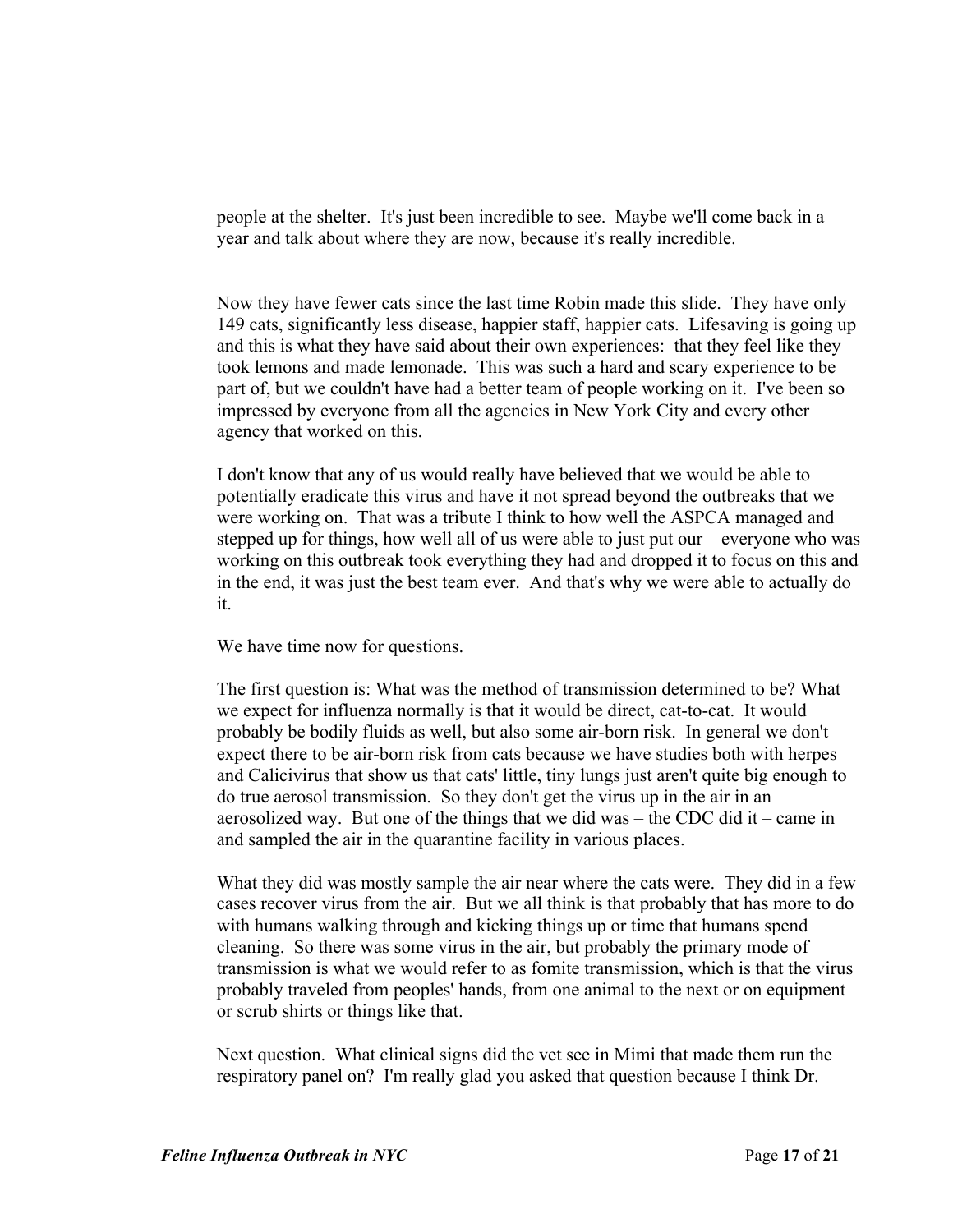Brennan gets major kudos for having sent in that test and also having sent the test  $-$  it was Dr. Brennan. I think it was someone else who sent the test on Alfred earlier. What they saw was an animal who died suddenly whose condition declined suddenly and unexpectedly. The clinical signs were just very severe respiratory disease.

Many shelters I think skimp on diagnostic testing, but when you have an animal that dies in an unexpected way, that's a great time to just do some screening testing. The amount of money that you spend doing that screening diagnostic testing may be the difference. I think this case is a really good example of it, of being behind or in front of an outbreak that's coming. The main thing that triggered the respiratory panel was that she declined in a very unusual way.

She was a cat who came in healthy. She had had a little bit of eye discharge and then all of a sudden had such severe respiratory disease that she was just mostly dying by the time they euthanized her. That decline was so rapid. I want to make sure everybody understands that. It had seemed that she was going to be okay and then just very, very rapidly, she declined. When we did the necropsy on Mimi – and we'll be putting out some of this information in publication and in a couple of other cats who died – again, people keep asking about a rate of mortality.

We haven't really done all the data to be able to tell you that, but to understand that there were really just a handful of animals who died because of the influenza. But in the cats who did die from the influenza, we saw really significant changes in their lungs. We saw what we would call necrotizing pneumonia. The virus really dramatically affected their lungs.

One of the things that we know about in cats is that they are not really great at showing us when they have clinical signs of disease. If they have something that feels terrible but we can't see it, they may just sit around like a potato for a couple of days and we won't really have a sense of what's going on. That was really interesting for us to learn.

There was another little kitten who had been doing really quite well. We knew she had the influenza, and we knew she was sick, but she hadn't seemed really, really sick. And then all of a sudden she got much sicker. She had cleared the flu and we sent her to an emergency clinic and from there when we took radiographs, her lungs just looked horrible and she ended up needing oxygen for I think almost two weeks just to allow her lungs to recover. Influenza likes to target epithelial cells and what we see also was targeting the lungs. Those are the kinds of signs that we saw, but often we didn't see them so much as clinical signs because the cats weren't making those signs obvious.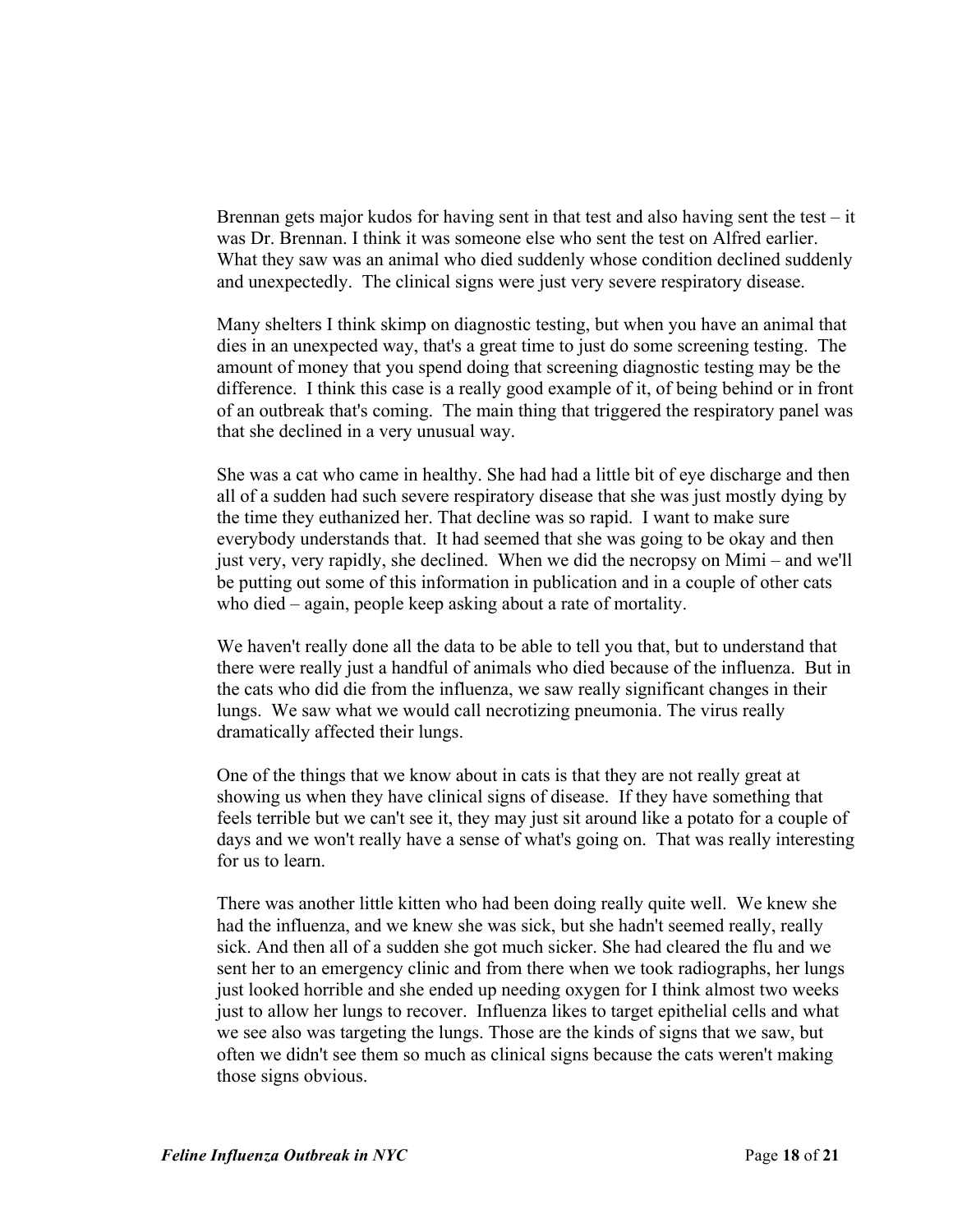Next question is: How did we prevent panic while offering free diagnostics and how did we frame the offer. You can look. We put out some press releases about it. We partnered with both the Mayor's Alliance in New York City and some of the other big rescue group partnerships in New York City. We made the offers. The New York Times published an article. The New York Post published a couple of articles. There were many, many articles. There were a couple of news stories on the radio and we made these offers and what we decided was that transparency was the best way of trying to prevent panic. By saying to people here's what's happening. We are aware of what's happening and we are on it. We are working on this. We know what's happening and we are here to help you if you have questions and to help you understand what's going on.

The only thing, there was one instance, one thing that I wish had not happened is that because there was all of this fear surrounding agriculture, there was at least one case where an animal tested positive. The public health department in that community responded in a way that I think induced fear for a lot of people and would make it less likely that others would come forward by quarantining the house where that animal was. But again, I don't think that really went to panic. It was just a way of everyone got so nervous and we wanted to be sure that we were protecting both the animals that we were concerned about, these cats, the agricultural markets, the US economy, balancing all of those things at the same time. We met with the rescue groups. We explained what was happening and we closed the shelter and then began to investigate and tried to give people as much information as we possibly could.

The next question is: Any plans for a development of a vaccine and do I think this was an isolated case? We will probably not see again of this specific strain. That is certainly my hope. Some people call me a hopeless optimistic, but I really hope that that's the case. I am not sure if the vaccine companies are thinking about making a vaccine for the virus or not.

It might be great to have a vaccine for this virus if the virus came back, but on the other hand, we know that in many cases, influenza vaccines are partially protective and they're usually killed virus vaccines, so they may not be as helpful as what we wish they would be in a shelter setting. I guess one of the things that will probably determine that, though I'm certainly not the one who would develop the vaccine, would be how likely it is for this virus to come back around again. And what I hope is that we made it so it's not necessary, but we will see. Only time will tell that.

The next question is: In canine influenza antibiotics are used. Did these cats receive antibiotics as part of their supportive care? Yeah. We're not trying to treat the influenza when we're using the antibiotics. What we're trying to do is treat any secondary antibacterial invaders. A very similar approach that we used is just giving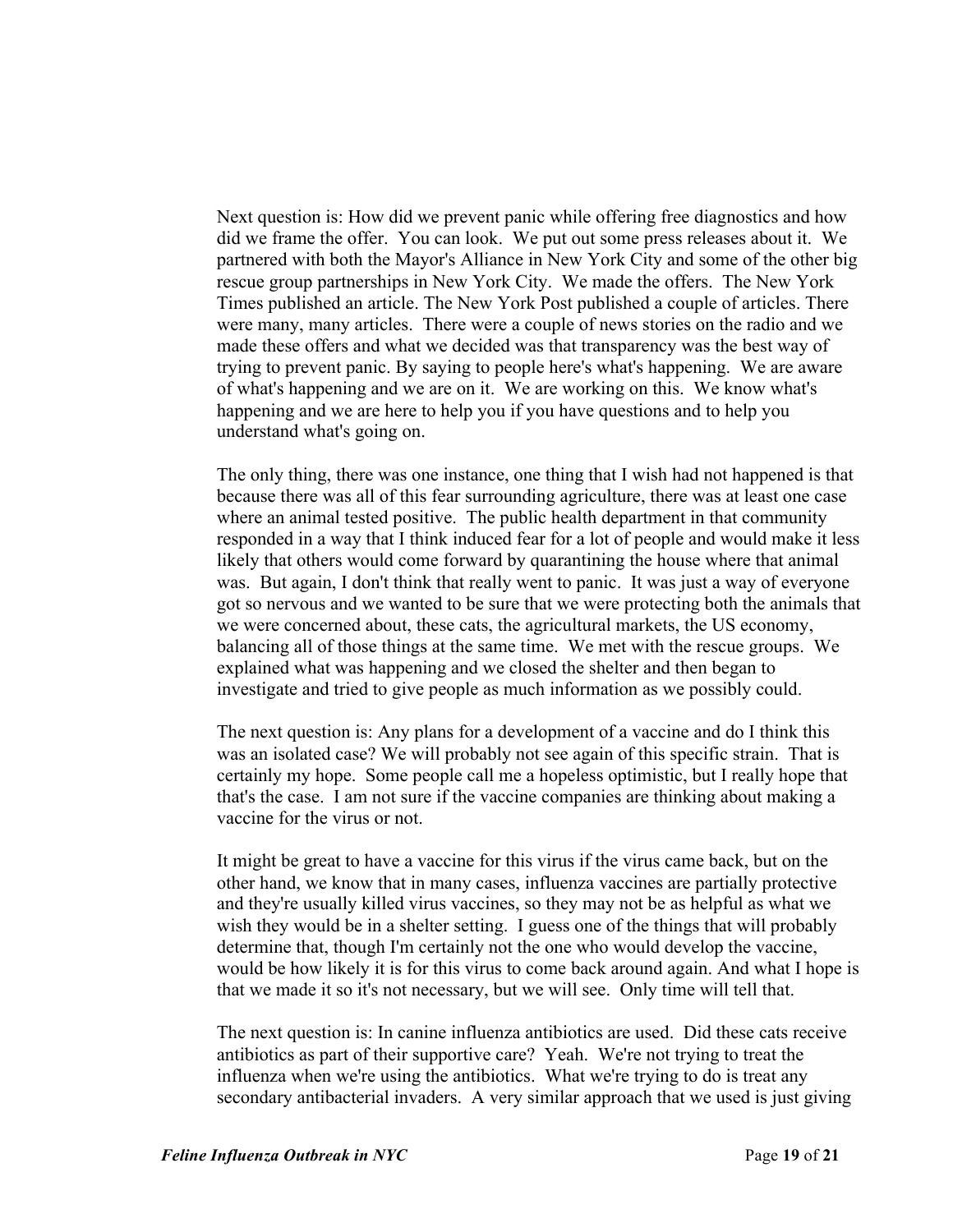these animals the broad spectrum antibiotic coverage and trying to support them as best we could in terms of trying to make sure they were happy and comfortable, clean, well fed, eating well and had any other medical issues addressed and that they remained hydrated and all of those things.

The next question is about mentioning concurrent Calici and herpes infections and did that alter the treatment protocol at all. It did alter the treatment protocol for the cats where we were seeing that. Again, because we were doing so much diagnostic testing, we know when those viruses were appearing and so we did try to treat further. Again, primarily supportive care, but we did try to treat for those viruses the best we could. We're working on collecting some of that data and we have plans for publishing some of the information on some of the viruses that came through. Those mostly came through after the influenza was going away.

The next question: Have citizens of New York City showed any changes since this to decrease the number of animals being surrendered? That is a great question. I do know that during the time that the shelter was closed to intake, the community was incredibly responsive and incredibly supportive. Both the rescue community and the public seemed to completely understand that the shelter needed help and we were able to really dramatically reduce the intake into the shelter during that time.

The shelter is working now on a different way of having animals come into the shelter, so there's definitely some changes in the way animals are coming in and some decreases in the number of animals being surrendered. One of the things they were able to do was to set up intake facilities, a mobile area for intake so that we could stop adding fuel to the fire of what cats were going into the already exposed group. We did at one point make what we call a clean break, so that we could have animals stop being added to the group of animals who needed to be quarantined.

That was another place where Maddie's Fund was incredibly helpful and offered some incentives to the rescue groups to come and take. We would have animals come into these mobile facilities and then the rescue groups would come and take the cats right away to keep them from having to be added to the exposed group. If we weren't able to do that, we could have ended up with, you know, two to three times as many animals who needed to be quarantined.

The next question is: What number of volunteers were utilized from the public and number of people it took to handle it to the end? The ASPCA would have the numbers that they used in their quarantine facility. I have that somewhere, but I'm sorry, I didn't put that in the presentation. It was a huge number. You have to remember that that's not all. Right? It was everybody who worked in the quarantine facility. There were huge numbers of volunteers at ACC, volunteers at the other two